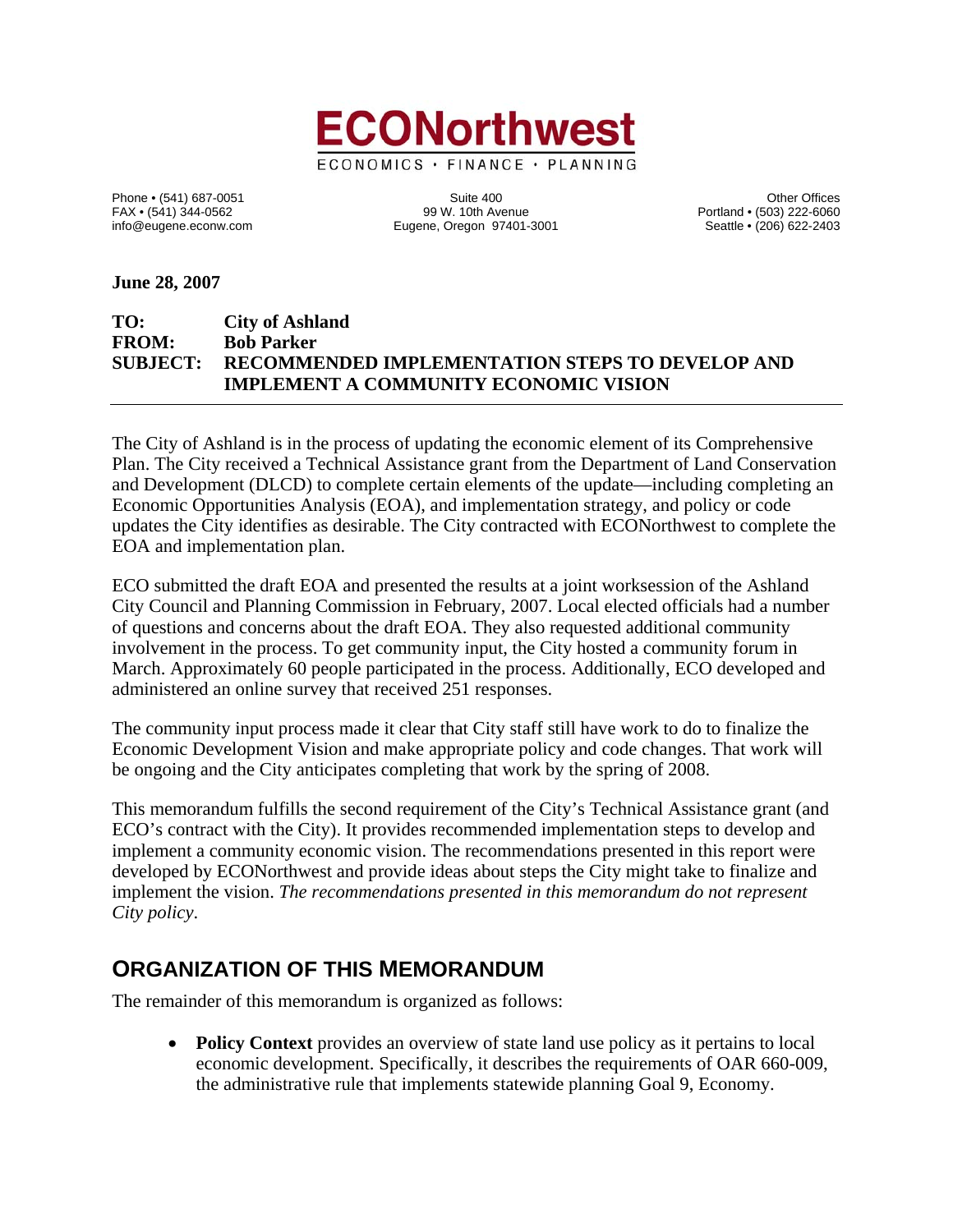- **Level and Type of Economic Development Desired in Ashland** presents selected results from the online community development survey, and the economic development workshop. ECO uses those results, as well as analysis from the EOA to identify the level and type of economic development the community desires.
- **Key Economic Development Issues in Ashland** identifies key issues facing the community based on community input and analysis in the EOA.
- **Potential Economic Development Policies and Strategies** provides an overview of the types of economic policies and strategies that municipalities can adopt to achieve various economic development goals.
- **Recommended Economic Development Strategy** presents suggested strategies to implement the City's economic development developed by ECONorthwest.
- **Recommended Comprehensive Plan Amendments** summarizes potential comprehensive plan amendments the City could consider to implement the economic development vision.

This memorandum also includes three appendices:

- Appendix A: Framework for economic development planning
- Appendix B: Economic Development Workshop summary
- Appendix C: Online survey results

### **POLICY CONTEXT**

Statewide planning Goal 9 (Economy) requires cities to plan for economic development, including economic development policies and providing land for employment. The framework for economic development planning in Oregon is defined by OAR 660-009, which requires three key elements:

- 1. *Economic Opportunities Analysis (OAR 660-009-0015)*. The Economic Opportunities Analysis (EOA) requires communities to review national and state trends, assess community economic development potential, identify industries reasonably expected to expand or locate in the area, and identify site requirements of these industries. The EOA must also include an inventory of lands available for commercial and industrial development.
- 2. *Industrial and commercial development policies (OAR 660-009-0020)*. Cities with a population over 2,500 are required to develop policies based on the EOA. The policies must include community development objectives and identify categories or particular types of industrial and commercial uses desired by the community. Consistent with the community development objectives, cities must adopt policies to designate an adequate number of sites of suitable sizes, types and locations for desired industrial and commercial uses. Cities must also ensure necessary public facilities through the public facilities plan for the planning area.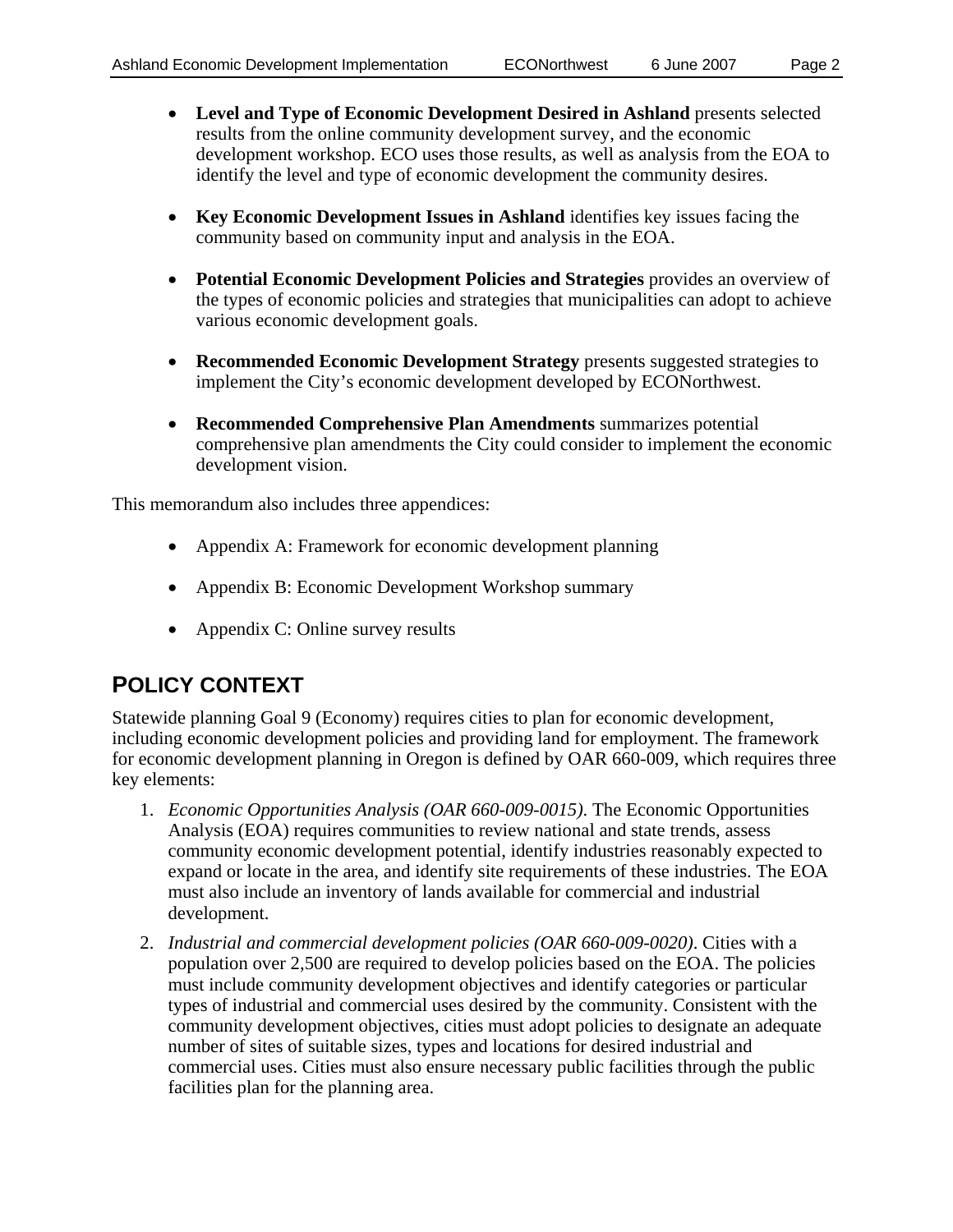3. *Designation of lands for industrial and commercial uses (OAR 660-009-0025.* Cities must adopt appropriate implementing measures including: (1) identification of needed sites; (2) assessment of the long-term supply of land available for commercial and industrial uses; and (3) evaluation of the short-term supply of serviceable sites.

ECONorthwest submitted the final Economic Opportunities Analysis for the City of Ashland in April, 2007. This EOA includs a review of national and state economic trends, assessment of economic conditions in Ashland, a forecast of likely level and type of employment growth, an estimate of the amount and type of land needed for development sites, and an updated inventory of buildable commercial and industrial land in Ashland. This EOA addressed the first and part of the third key element required by OAR 660-009.

This Implementation Plan is designed as a first step in meeting the remaining key elements required by Goal 9. This memorandum identifies potential industrial and commercial development policies that the City could adopt and actions that the City can take to designate an adequate supply of lands for industrial and commercial uses.

### **LEVEL AND TYPE OF ECONOMIC DEVELOPMENT DESIRED IN ASHLAND**

While the analysis required to meet Goal 9 emphasizes market conditions and local productive factors as the primary determinant of potential economic growth, Oregon's Statewide Planning Goals also recognize a role for local governments and citizens to express their desire for the level and type of economic growth in their community. The desires of a city are formally stated in its adopted Comprehensive Plan, economic development plans, and refinement plans. Development of these plans always includes opportunities for public comment and plans are adopted by elected bodies, so these plans represent the views of citizens to some extent.

The range of views by individual citizens, however, is more diverse than the consensus represented in adopted plans. This project included a public workshop and an online survey to solicit citizen's views on economic opportunities in Ashland, issues affecting economic development, and potential policies to address these issues. This section summarizes the views expressed at the public workshop.

### **ADOPTED PLANS AND POLICIES**

Consistent with the Goal 9 requirements, the Ashland Comprehensive Plan includes a set of economic development policies. Following is a list of policies in the existing plan which was last updated in 1991.

#### **Section 13.07 Economic Element**

GOAL: TO ENSURE THAT THE LOCAL ECONOMY INCREASES IN ITS HEALTH, AND DIVERSIFIES IN THE NUMBER, TYPE AND SIZE OF BUSINESSES CONSISTENT WITH THE LOCAL SOCIAL NEEDS, PUBLIC SERVICE CAPABILITIES, AND THE RETENTION OF A HIGH QUALITY ENVIRONMENT.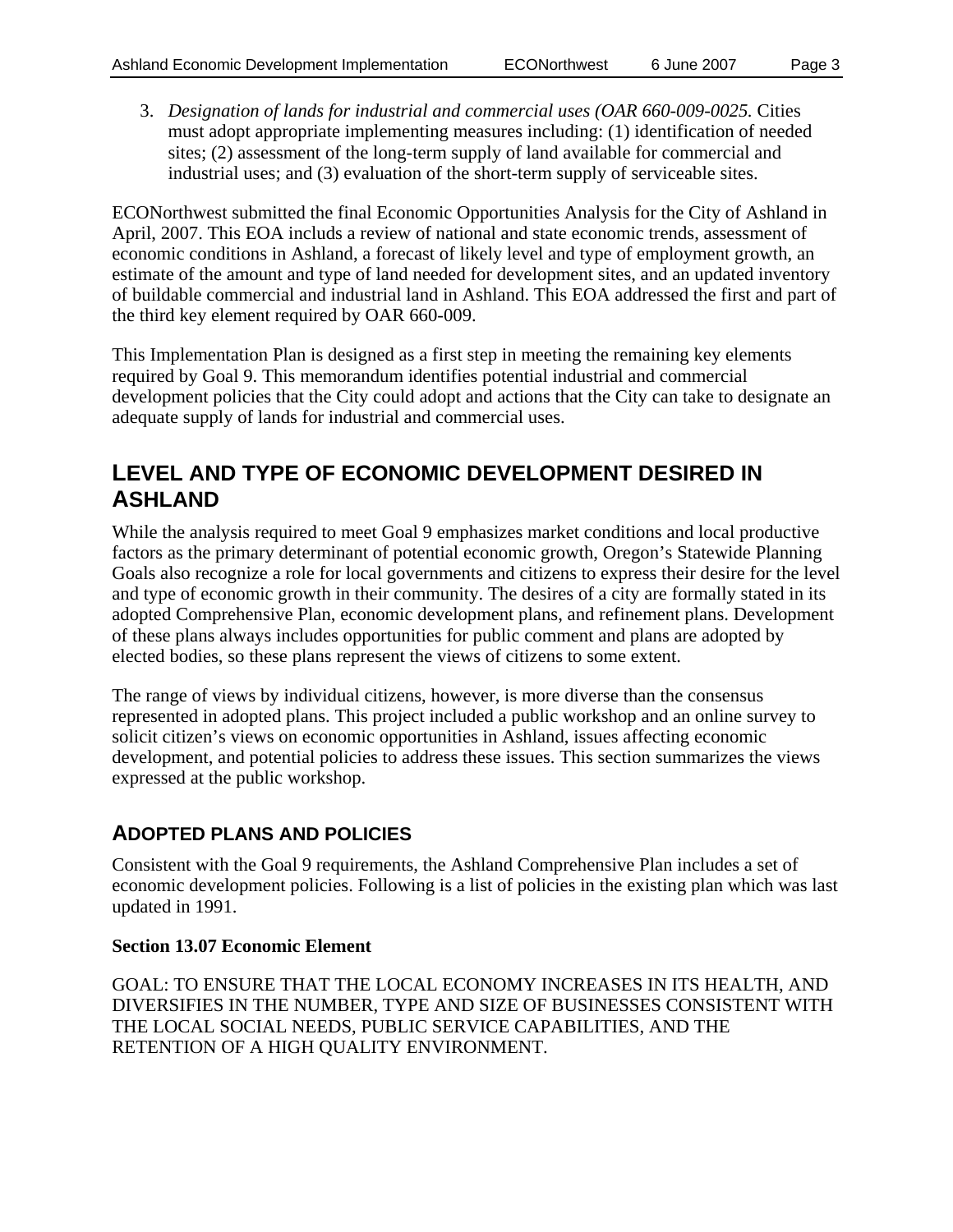VII-1 Policy. The City shall zone and designate within the Plan Map sufficient quantity of lands for commercial and industrial uses to provide for the employment needs of its residents and a portion of rural residents consistent with the population projection for the urban area.

1) Zoning Map.

VII-2 Policy. The City shall design the Land Use Ordinance to provide for:

a) Land division and development within employment and manufacturing districts, and continue the employment zoning district which will provide for service, retail and light industrial uses consistent with specific performance standards relative to heavy truck traffic, noise, dust, vibration, and non-work related single- passenger vehicle trips.

2a) 18.80, 18.40, AMC

b) Controlled access along Ashland Street to ensure limited points of common access to businesses that are developing or undergoing development in this area.

2b) 18.72, AMC.

c) Specific development guidelines which will ensure that:

2c) 18.72, 18.74, 18.24, 18.28, 18.32, 18.40, 18.54, in the AMC. New development or redevelopment in the Historic District will be compatible with the character of the district.

Development along Siskiyou Boulevard and Ashland Street will not primarily be automobileoriented, but will also include attractive landscaping and designs that encourage pedestrian, bicycle, and mass transit forms of travel.

Strong sign regulations exist which ensure that the number, size and placement of signs are the minimum required for recognition by the public of the business at the site.

Retail, office, and traveler's accommodations and neighborhood shopping in residential areas, at development intensities that are appropriate to the area.

Commercial or employment zones where business and residential uses are mixed. This is especially appropriate' as buffers between residential and employment or commercial areas, and in the Downtown.

Medical uses as permitted uses in a designated, zoned area surrounding the Hospital and Maple Street.

Clear and objective standards for development reviews that provide for a quick and predictable approval process with a reduced amount of uncertainty.

VII-3 Policy The City shall develop and implement an economic development program which will attempt to increase the number, variety and size of family wage retail, service, and light industrial activity employers within the urban area, with particular emphasis on employers paying wages at or above the median County wage, and employing from 5 to 100 people, or who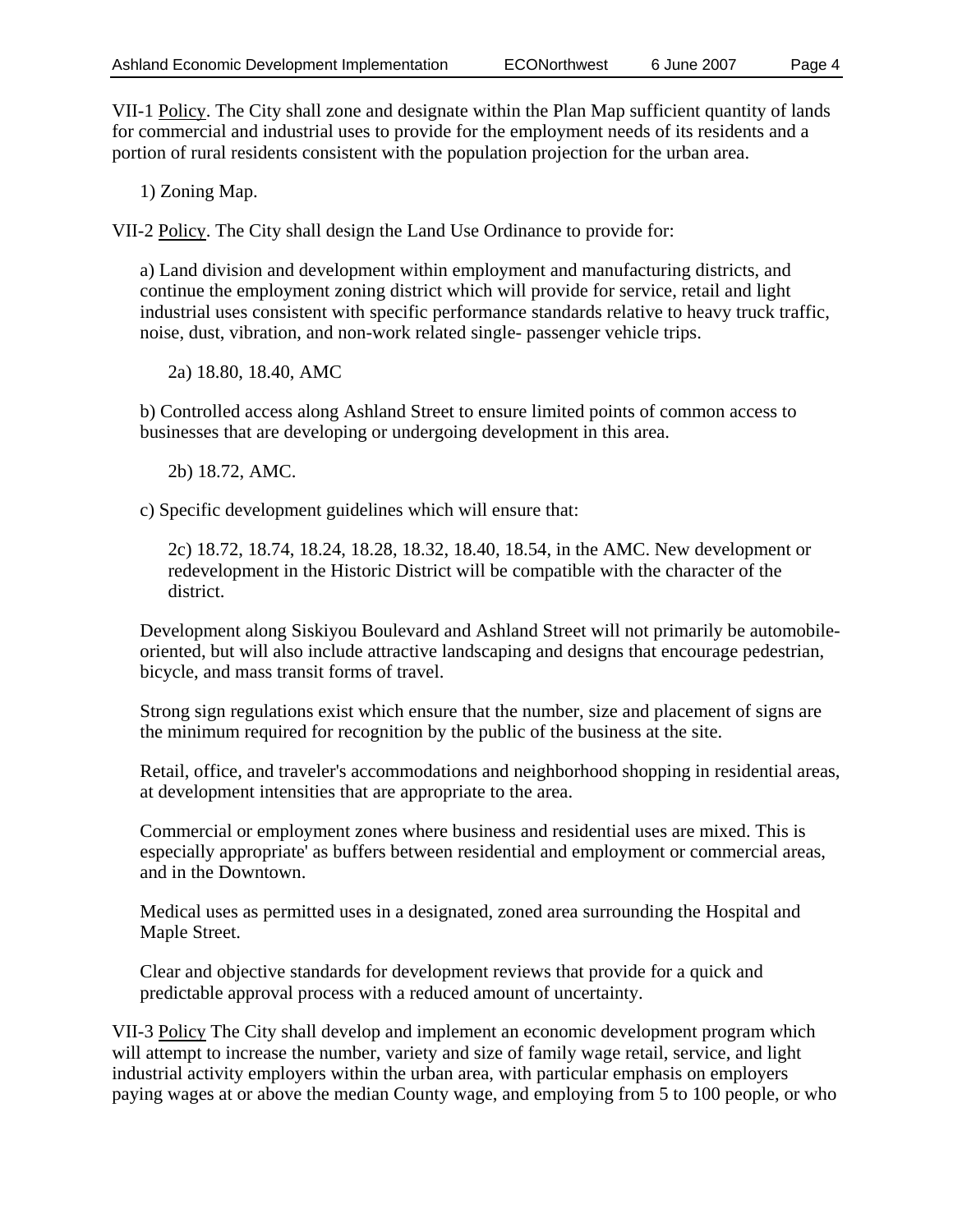are locally owned. The City shall work with regional economic development agencies on coordinating regional economic development activities.

3) Council Policy not implemented by the Land Use Ordinance.

VII-4 Policy - In accordance with policies VII-2 and VII-3 above, the City shall take such actions as are necessary to ensure that economic development can occur in a timely and efficient manner. Such actions may include the following:

4) Council Policy not implemented by the Land Use Ordinance.

a) Use of the Local Improvement District process to reconstruct or install public facilities to commercial, employment, and manufacturing zoned lands. Land and buildings should be suitable for use by small service and manufacturing industries of about 10 to 50 employees. Two areas of the City that would benefit from this policy are those lands designated Employment served by Exit 14 of the I-5 freeway and Hersey Street and" A" Street.

b) Utilization of available grants and loans to finance the extension of public facilities to lands zoned or planned for commercial or industrial use.

c) Inclusion within the Capital Improvement programs facilities improvements, which will help achieve long- range development goals and policies.

VII-5 Policy The City shall encourage economic development of the local resources and enhance employment opportunities for existing residents. The City's policy is that economic development shall always have as its primary purpose the enhancement of the community's economic health.

5) Council Policy not implemented by the Land Use Ordinance.

VII-6 Policy The City shall work with the College to encourage the growth of research and graduate programs. The City shall encourage the establishment of the Asian Studies facility, and other such facilities that provide a bridge to the international marketplace.

6) Council Policy not implemented by the Land Use Ordinance.

VII-7 Policy The City is clearly unsuitable for the following types of businesses:

7) City Policy, Zoning Code.

a) Businesses, which use large amounts of water, especially when Ashland's water needs peak.

b) Businesses that emit large amounts of air pollution.

c) Businesses that create toxic wastes that require specialized disposal techniques not available locally.

The City shall include in the Land Use Ordinance a specific list of businesses that are prohibited from operations in the City Limits, or specific performance standards that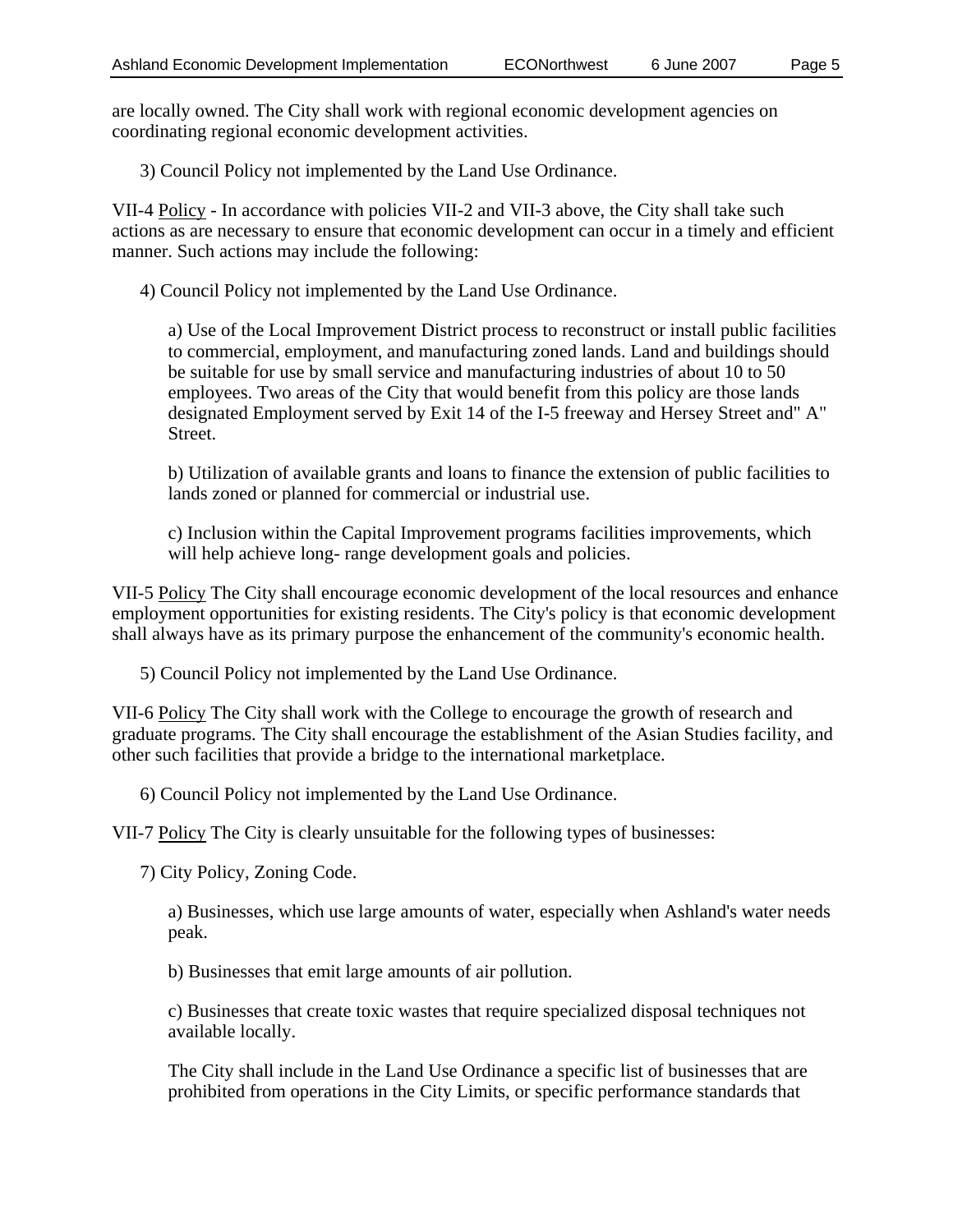would define uses that are unacceptable because they meet one or more of the above criteria.

#### **Summary of current economic development vision**

The comprehensive plan policies define a relatively focused economic development vision for the city. In summary, the existing plan policies emphasize:

- Providing sufficient land to accommodate population increases
- A variety of employment uses, including service, retail and light industrial uses within defined performance standards
- Small industries that provide family wage jobs—including industrial uses
- Coordination with local economic development agencies to implement plan policies
- Collaboration with programs at Southern Oregon University
- Limitations on certain high impact industries.

Finally, it is notable that the Plan articulates the intent of economic development:

"The City's policy is that economic development shall always have as its primary purpose the enhancement of the community's economic health."

### **RESULTS OF THE ONLINE SURVEY**

As a part of this project, ECONorthwest developed and implemented an online survey in February and March of 2007. Following is a summary of the key findings from the survey. Data tables from the survey are included in Appendix B.

- A majority of survey respondents (54%) think that Ashland is a worse place to live than it was 10 years ago. Respondents identified a broad range of reasons. Some frequently mentioned reasons were growth, housing costs, traffic, and government.
- About 47% of respondents felt the rate of growth was "about right," while about 36% indicated it is "too fast."
- A majority of respondents (68%) felt that the city should "manage growth" as opposed to limited growth or pursuing faster rates of growth.
- Affordable housing, family wage jobs, and declining school enrollments were identified by a majority of respondents as series community problems.
- Nearly 64% of respondents think the City should target specific businesses and types of employment that the community deems appropriate (targeted growth).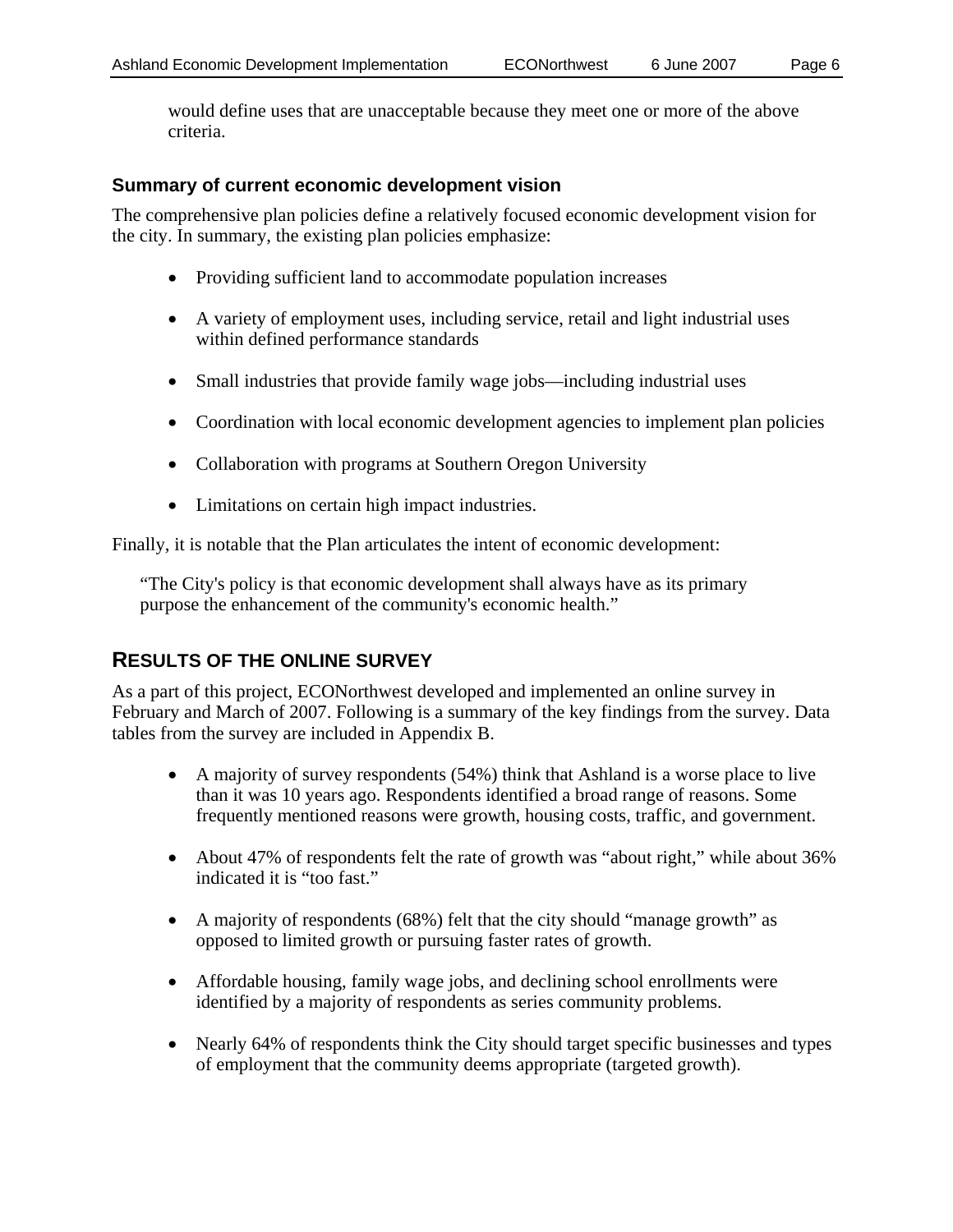### **RESULTS OF PUBLIC WORKSHOP**

The section summarizes the small group input during the March 22, 2007 community workshop in Ashland. Six small groups formed to develop goals and strategies for the City planning process. The City summarized the results of each group's discussion. This memorandum provides a summary of the goals and strategies from all groups and provides a summary of common themes that emerged from the workshop.

The workshop identified six most commonly discussed goals, with the commonly discussed strategies proposed by all groups. They are organized approximately from most frequently discussed to least frequently discussed goals and strategies.

| Category                    | <b>Suggested Strategies</b>                                                                                                                                 |  |  |  |  |
|-----------------------------|-------------------------------------------------------------------------------------------------------------------------------------------------------------|--|--|--|--|
| Jobs and the economy        | Livable or family wage job promotion (e.g. through promotion of AFN<br>and marketing the community's strengths)                                             |  |  |  |  |
|                             | A diversified economy targeting health care, high tech, biotech, and<br>agriculture industries                                                              |  |  |  |  |
|                             | Assistance and support services for business or entrepreneurs ("think-<br>u-bator" bringing together talented people and investors)—both current<br>and new |  |  |  |  |
|                             | A pro-business attitude, reducing costs of doing business in the City<br>(permits and fees), making process predictable                                     |  |  |  |  |
|                             | Taking advantage of SOU graduates, workforce education and<br>development (USFWS, others)                                                                   |  |  |  |  |
|                             | Regional economic development                                                                                                                               |  |  |  |  |
| Quality of life             | Community involvement in decision-making                                                                                                                    |  |  |  |  |
|                             | Maintaining the quality of schools                                                                                                                          |  |  |  |  |
|                             | Support for cultural amenities (OSF), library, and arts community                                                                                           |  |  |  |  |
|                             | The downtown planning process, downtown beautification, pedestrian<br>friendly downtown                                                                     |  |  |  |  |
|                             | Preserving and creating open space, balance of density and livability                                                                                       |  |  |  |  |
| Planning and public process | New urbanism design principles                                                                                                                              |  |  |  |  |
|                             | Density and infill promotion                                                                                                                                |  |  |  |  |
|                             | Community-based decision-making process                                                                                                                     |  |  |  |  |
|                             | Available land, master plan larger properties                                                                                                               |  |  |  |  |
|                             | A well-communicated economic development plan, City needs an<br>overall planning vision, policies need clearly defined goals                                |  |  |  |  |
|                             | Consistency and certainty in the planning process, expedite process,<br>ensure objectivity                                                                  |  |  |  |  |
|                             |                                                                                                                                                             |  |  |  |  |

**Table 1. Summary of input from the Ashland Economic Development Workshop**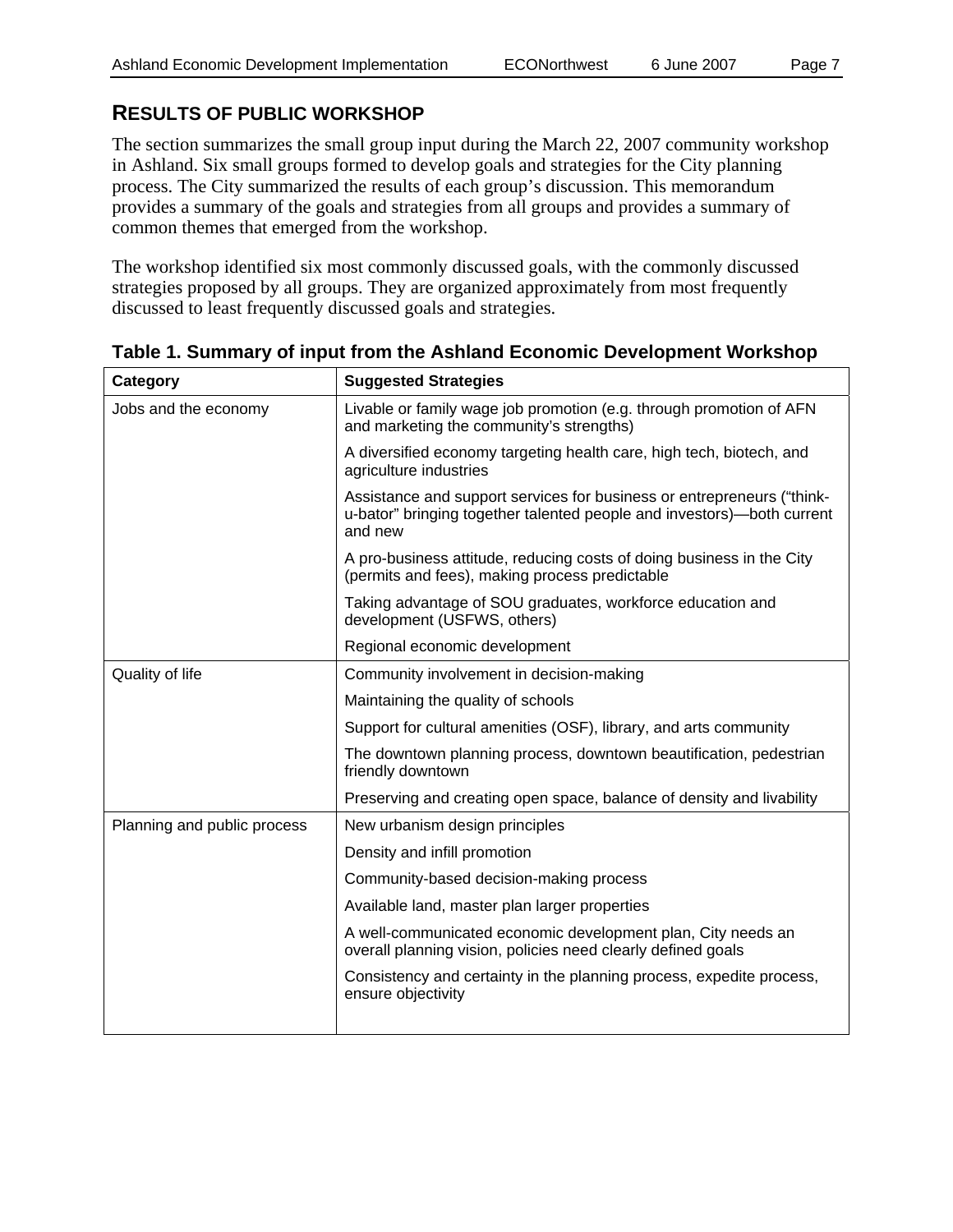| Category               | <b>Suggested Strategies</b>                                                                                        |  |
|------------------------|--------------------------------------------------------------------------------------------------------------------|--|
| Sustainability and the | Prohibiting heavy industry, preserving environmental quality                                                       |  |
| environment            | Green business clusters, tax incentives for green businesses                                                       |  |
|                        | Alternative transportation, promoting rail                                                                         |  |
|                        | Sustainable business education, connecting with state sustainability<br>initiatives                                |  |
|                        | Fast-tracking the permitting process or lowering costs, barriers to green<br>business startups                     |  |
|                        | Use of local supply lines                                                                                          |  |
| Transportation         | Diversity of transportation in plan: improving public transportation<br>services, improving pedestrian facilities, |  |
|                        | Nodal development and density (could promote use of alternative<br>modes of transportation)                        |  |
|                        | Parking downtown                                                                                                   |  |
| Housing                | Land supply and expansion of the UGB                                                                               |  |
|                        | Mixed-use, higher density condos and other residential                                                             |  |
|                        | Use of public land for affordable housing                                                                          |  |

Source: Ashland economic development workshop, March 22, 2007

### **EMPLOYMENT FORECAST**

The Economic Opportunities Analysis developed for the City of Ashland as part of this study includes a forecast of employment growth in Ashland's UGB between 2007 and 2027. This forecast is based on historical and expected economic trends, published and adopted forecasts for Oregon and Jackson County, economic development policies in Ashland, and local factors of production in Ashland. The forecast groups employment industries by the type of land typically used by those industries: Industrial, Commercial, and Public. The methods and assumptions used to develop this forecast are described in Chapter 5 of the Economic Opportunities Analysis (ECONorthwest, April 2007).

Forecast employment growth in is summarized in Table 2, which shows that more than 2,100 jobs are expected to be added to the Ashland UGB between 2007 and 2027. Commercial (retail and service) uses are expected to add about 900 jobs. Commercial uses include retail stores, commercial services, professional and administrative offices, and similar activities. Industrial land uses are expected to add about 780 jobs in Ashland. These uses include manufacturing, warehouse/distribution, wholesale trade, construction, and similar activities.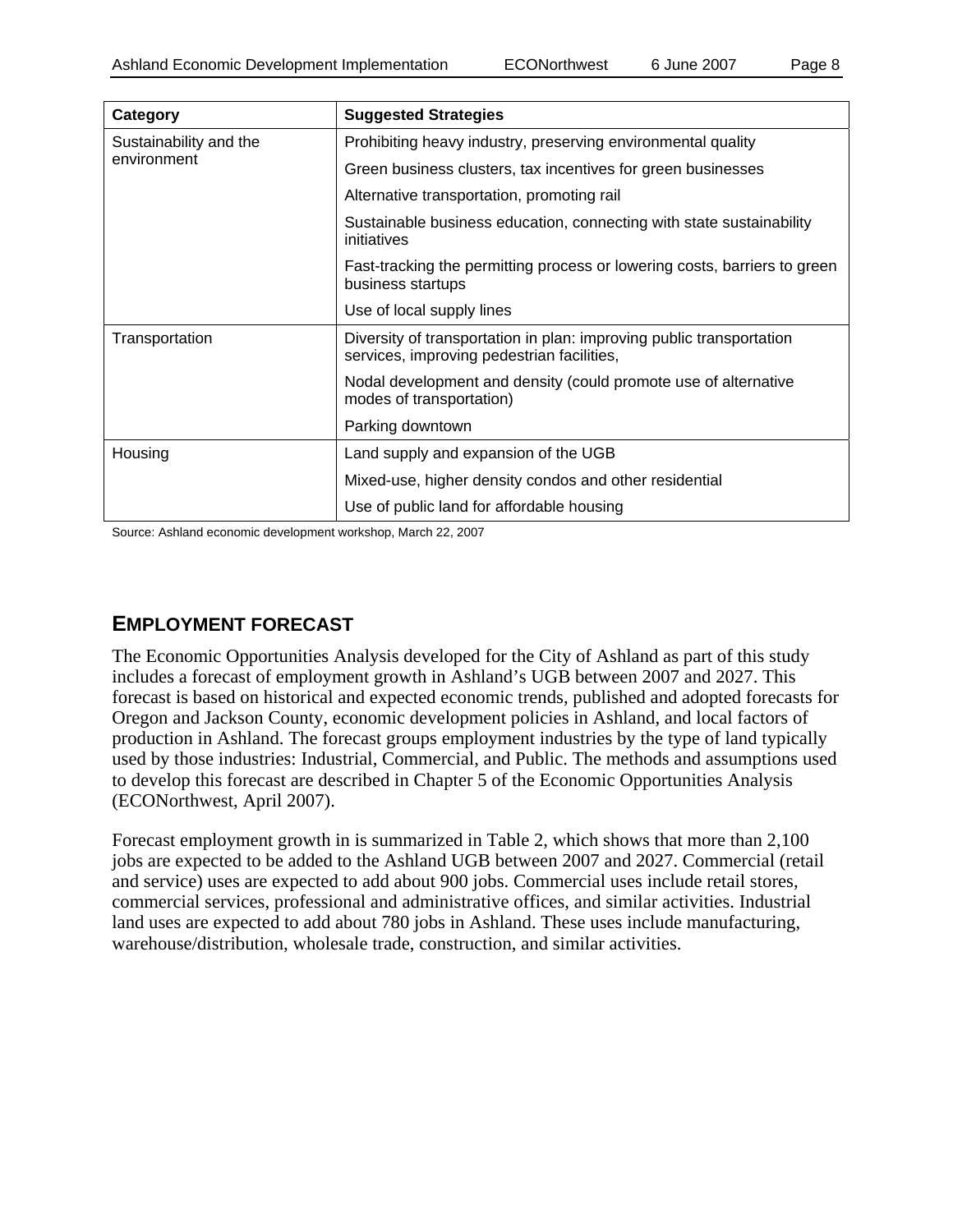|                            | 2007   | $%$ of | 2027         | 2057   | $%$ of | 2007-2027 | 2007-2057 |
|----------------------------|--------|--------|--------------|--------|--------|-----------|-----------|
| <b>Land Use Type</b>       | Total  | Totall | <b>Total</b> | Totall | Totall | Growth    | Growth    |
| <b>Retail and Services</b> | 9.764  | 74%    | 10,654       | 11.831 | 70%    | 890       | 2,067     |
| Industrial                 | 1.503  | 11%    | 2.283        | 2,535  | 15%    | 780       | 1,032     |
| Government                 | 1.840  | 14%    | 2.283        | 2.535  | 15%    | 443       | 695       |
| <b>Total Employment</b>    | 13.107 | 100%   | 15,220       | 16,901 | 100%   | 2.113     | 3,794     |

#### **Table 2. Employment growth by land use type in Ashland's UGB, 2007-2027 and 2007-2057**

Source: ECONorthwest.

Note: shaded cells indicate assumptions by ECONorthwest.

### **KEY ECONOMIC DEVELOPMENT ISSUES IN ASHLAND**

The Economic Opportunities Analysis conducted as part of this study (ECONorthwest, April 2007) included an overview of market trends and an assessment of local factors of production as they pertain to economic development in Ashland. This overview and assessment, and public input during the study, identified several issues which appear to have the most potential to affect economic development in Ashland over the planning period. These issues include the following:

- *Economic growth.* The City can expect more of the same type of economic growth that it has experienced in the past 15 years. Development trends in the City during this period were remarkably consistent with the vision established in the Comprehensive Plan.
- *Buildable lands.* The City appears to have a close match between land needs and supply. While the site needs analysis identified a small deficit of vacant land designated for employment, historically a lot of employment has located in residential areas. Moreover, 700 to 800 jobs could be accommodated on redevelopable lands. The results also suggest the City could justify a small UGB expansion for retail and services uses. One issue with expanding the UGB is that land on the fringe will not be ideally located for retail and service uses.
- *Demand for industrial land*. The EOA clearly demonstrates a need for industrial land in the community. This is an identified change from past trends, but a logical one that takes advantage of a key community resource: the Croman Mill site. ECO recommends that Ashland retain the Croman Mill site in an employment designation that is specific to the site and might include certain types of manufacturing uses. If this site is converted to other uses, the City will no longer have an industrial land base. Adding new industrial land will be challenging.
- *Plan for industrial uses that are compatible with the City's economic development objectives*. The Croman site is presently zone M-1; the M-1 zone permits a broad range of industrial activities—some of which, in our opinion, are not compatible with the site and surrounding uses. The City should consider preparing a master plan for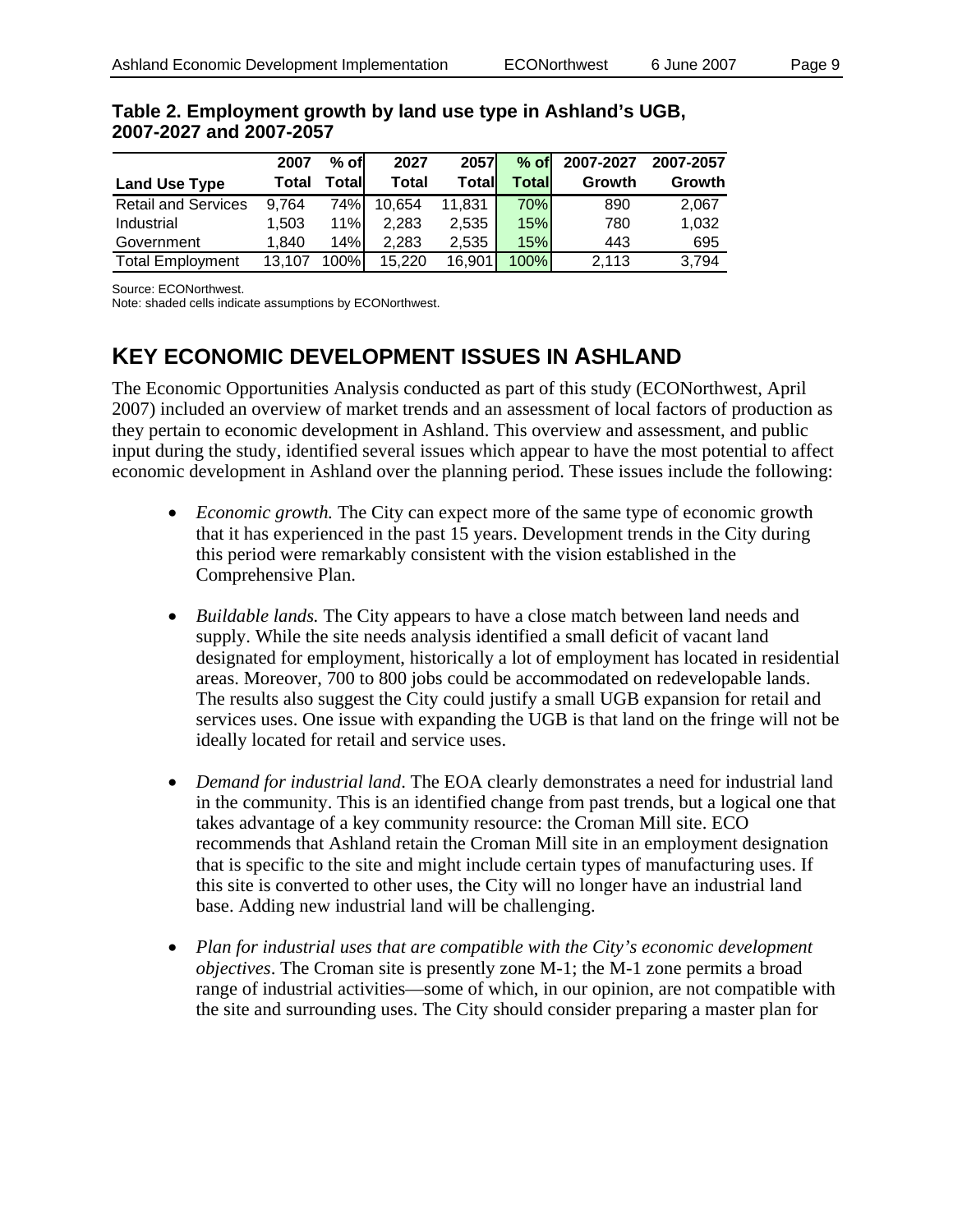the site that evaluates appropriate uses and incorporates sustainable development concepts. One option is to develop an "eco-industrial park."[1](#page-9-0)

• *Monitor development and land supply*. Land supply monitoring is relatively simple using the existing GIS land base, building permit, and the Quarterly Census Of Employment And Wages (QCEW) databases. The City should monitor where employment locates, what rate vacant land is being absorbed, and how much new employment is occurring by industry.

These issues are typical of those faced by local governments, and none appear insurmountable. These issues must be addressed, however, or they have the potential to limit economic development opportunities in Ashland.

The public input process also identified key economic opportunities, and challenges facing the City of Ashland:

### **Opportunities**

- *Quality of Life* Considered one of the most livable communities in America, many business owners find relocation to the area an attractive option.
- *Fiber Network* The Ashland Fiber Network provides high speed internet connectivity and bandwidth. The number of home-based businesses is partly a testament to this fiber connectivity.
- *Regional Location* Although it may be considered both a challenge and an opportunity, immediate access to I-5 for trucking, rail for shipping and proximity to northern California metropolitan areas could be considered an opportunity for the community.

### **Challenges**

 $\overline{a}$ 

- *Training* Cutbacks in state education funding to Southern Oregon University and Rogue Valley Community College requires the community to work to ensure that the programs and services at these institutions meet the needs of the community.
- *Housing* The high price of housing makes recruitment of new businesses more challenging. Providing high wage employment opportunities for existing residents is a viable strategy to help overcome this challenge, along with development of affordable and workforce housing.
- *Transportation* Ashland's economy is heavily reliant on tourism. The rising cost of gasoline might impact visitor numbers in the future if alternative transportation modes are not available, such as passenger rail. The region's transit system is also not at a level that reduces reliance on personal vehicles.

<span id="page-9-0"></span><sup>&</sup>lt;sup>1</sup> There is a wealth of literature and case studies on Eco-industrial parks. The Smartgrowth network has compiled a series of case studies that help define the concept and how it has been applied in other communities: http://www.smartgrowth.org/library/eco\_ind\_case\_intro.html.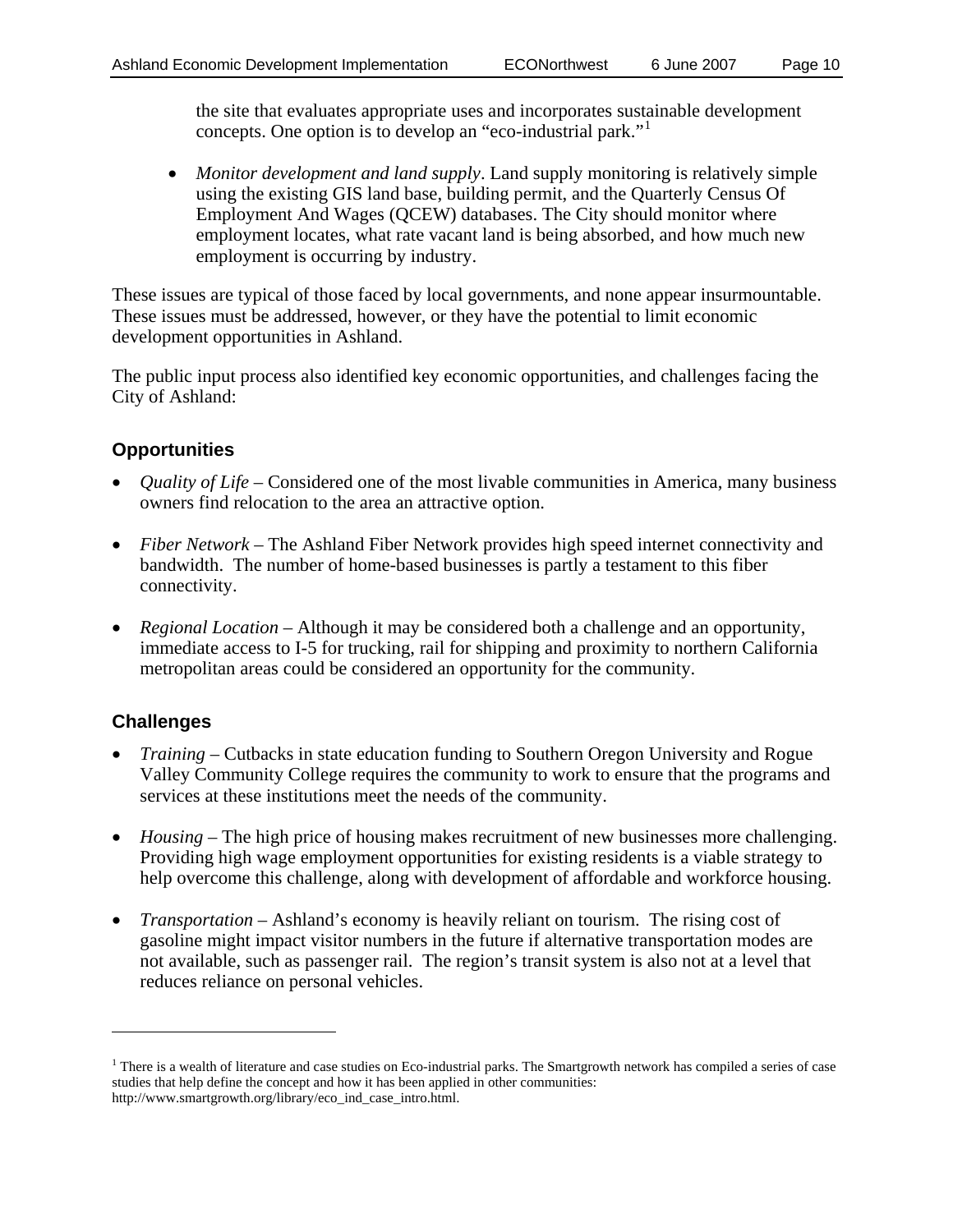The Economic Opportunities Analysis suggests that Ashland will need to plan for a modest amount of new employment—and land to accommodate that employment. The City may want to review its economic development vision and strategies as a result of this study—as well as make some code changes to reflect economic development potential and ensure that it gets the type of employment growth that it wants.

### **FRAMEWORK FOR UNDERSTANDING ECONOMIC DEVELOPMENT POLICIES AND ACTIONS**

There are a wide range of economic development policies and actions that a city can take to affect the level and type economic development in their community. To affect economic development, any policy or action must affect a factor of production that influence business locations and job growth. Appendix A of this report describes a framework for understanding economic development strategies that describes factors that affect business locations and job growth. In short, the factors that have the most impact on business locations and job growth are:

- Labor
- Land
- Local Infrastructure
- Access to markets and materials
- Agglomerative economies (clusters)
- Quality of life
- Entrepreneurship

The supply, cost, and quality of any of these factors obviously depend on national and global market forces that local government has no influence over. But they also depend on public policy, which can generally affect these factors of production through:

- Planning
- Regulation
- Provision of public services
- Taxes
- Incentives

Research has shown that the location decisions of businesses are primarily based on the availability and cost of labor, transportation, raw materials, and capital. The availability and cost of these production factors are usually similar within a region. Most economic development strategies available to local governments only indirectly affect the cost and quality of these primary location factors.

Local governments can most directly affect tax rates, the cost and quality of public services, and regulatory policies. Economists generally agree that these factors do affect economic development, but the effects on economic development are modest. Thus, most of the strategies available to local governments have only a modest affect on the level and type of economic development in the community.

Local governments in Oregon also play a central role in the provision of buildable land through inclusion in the Urban Growth Boundary, plan designation, zoning, and provision of public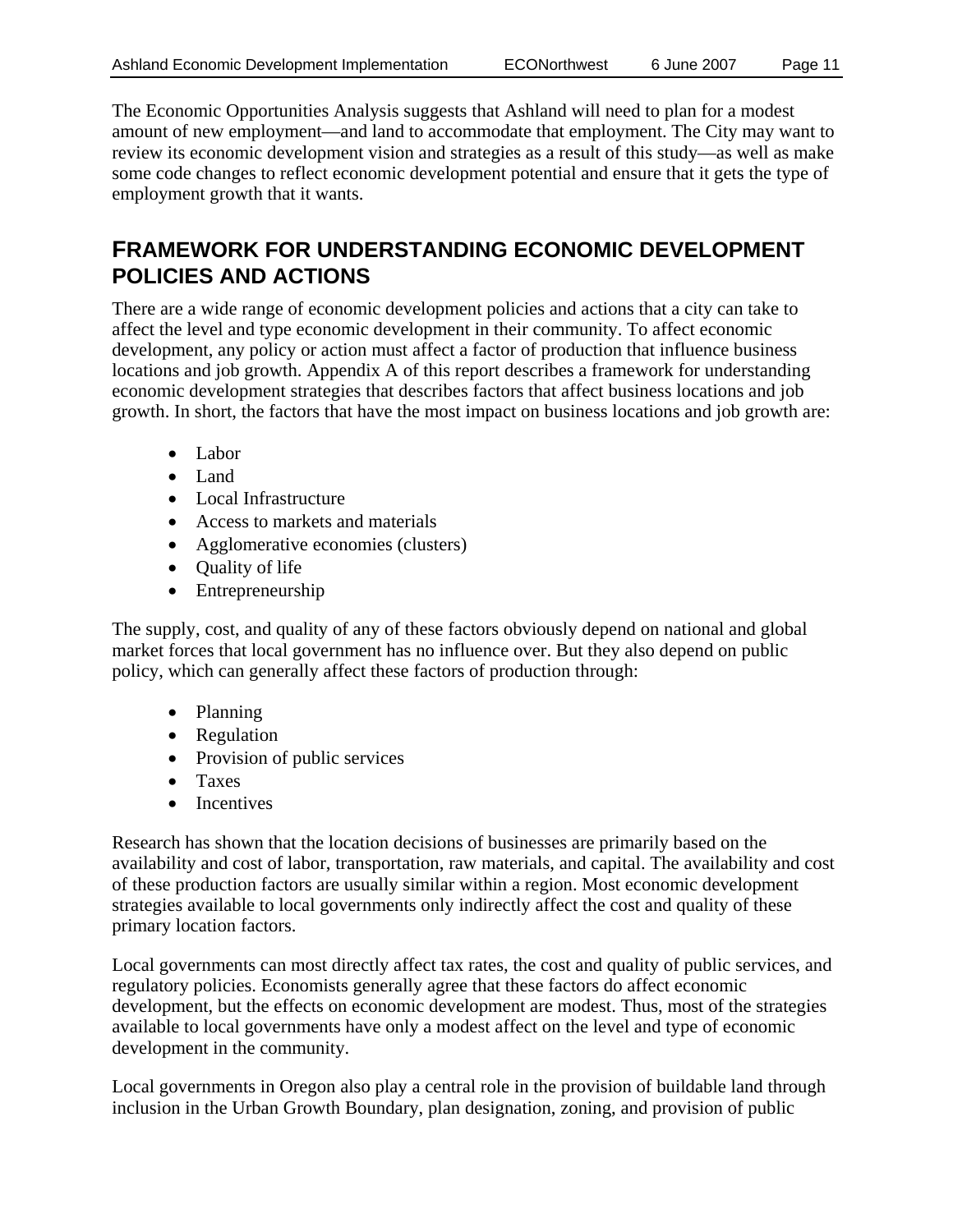services. Obviously, businesses need buildable land to locate or expand in a community. Providing buildable land alone is not sufficient to guarantee economic development in a community—market conditions must create demand for this land, and local factors of production must be favorable for business activity. The provision of buildable land is one of the most direct ways that the City of Ashland can affect the level and type of economic development in the community.

Unique to Ashland is the amount and variety of employment that is located in residential zones. The City has a liberal policy that has resulted in a broad array of home occupations. This policy provides opportunities for entrepreneurs as well as reducing pressure for buildable lands. The EOA found that the City has an adequate supply of buildable land to accommodate employment growth for the next 20-years if the City encourages redevelopment of under utilized sites. Goal 9 is flexible enough that the City could probably justify additional lands for employment in the UGB, but such a decision is some years away and would require amendments to the economic development vision that encourage such uses as well as a community process to ensure this is consistent with the community desires.

### **POTENTIAL ECONOMIC DEVELOPMENT POLICIES AND ACTIONS**

A broad range of policies and actions are available to cities in achieving local economic development objectives. The effectiveness of any individual tool or combination of tools depends on the specific objectives the municipality wants to achieve. In short, local strategies should be customized not only to meet locally defined objectives, but to recognize economic opportunities and limitations (as defined in the EOA). Positive outcomes are not guaranteed: even good programs can result in limited or modest results.

Table 3 identifies a range of potential economic development policies that the City of Ashland could adopt. These policies range from those closely associated with the basic functions of government (provision of buildable land and public services) to those sometimes viewed as outside the primary functions of government (such as financial incentives and business assistance). The actual policies and actions adopted by the City of Ashland will depend on the specific economic development issues and the role of the City in economic development in the community.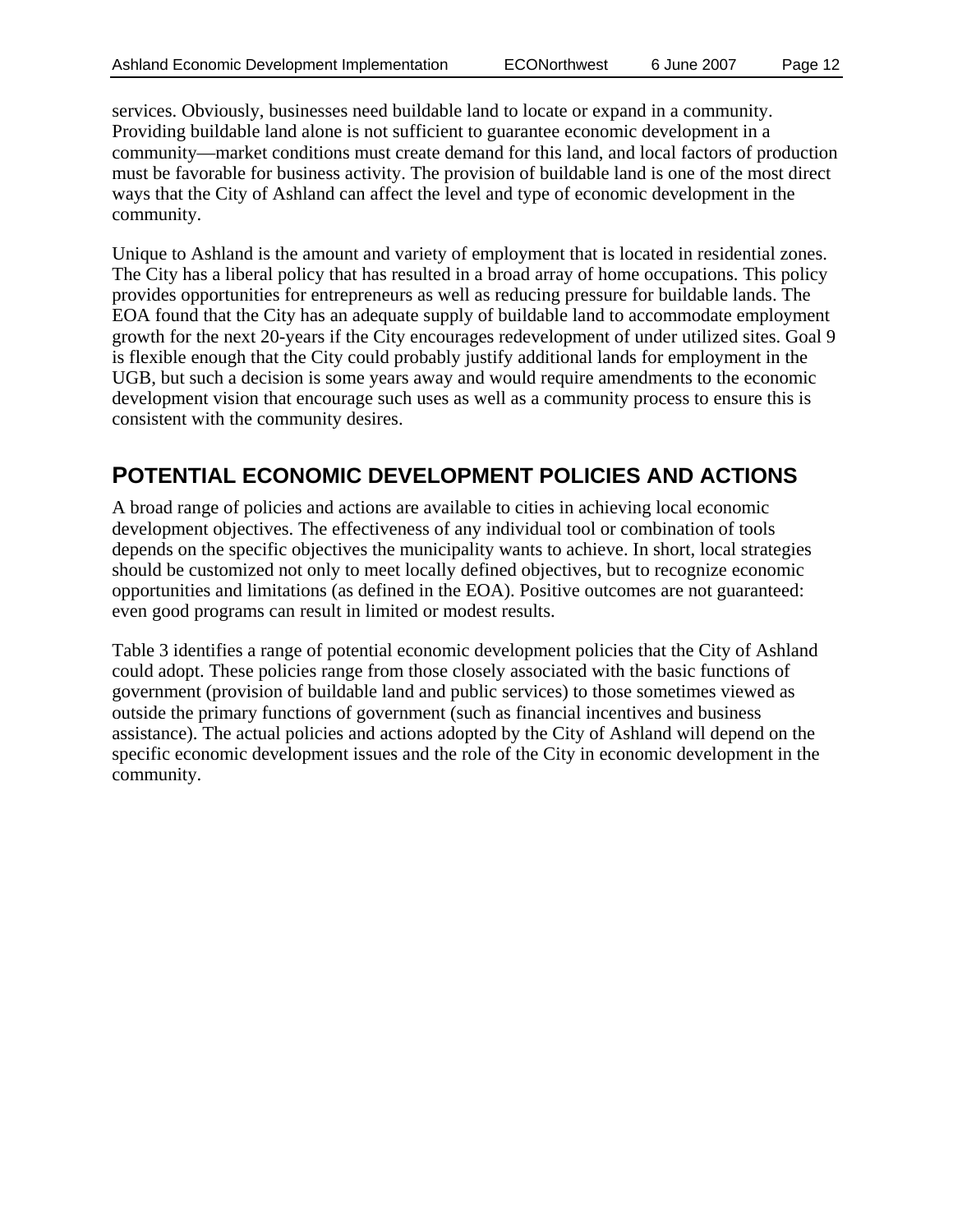| <b>Description</b>                                                                                                                                                                                                                                                                   |
|--------------------------------------------------------------------------------------------------------------------------------------------------------------------------------------------------------------------------------------------------------------------------------------|
| Policies regarding the amount and location of available land and allowed<br>uses.                                                                                                                                                                                                    |
| Provide adequate supply of Provide an adequate supply of development sites to accommodate<br>anticipated employment growth with the public and private services, sizes,<br>zoning, and other characteristics needed by firms likely to locate in Ashland.                            |
| Take actions to reduce costs and time for development permits. Adopt<br>development codes and land use plans that are clear and concise.                                                                                                                                             |
| Policies regarding the level and quality of public and private<br>infrastructure and services.                                                                                                                                                                                       |
| Provide adequate public services (i.e. roads, transportation, water, and sewer)<br>and take action to assure adequate private utilities (i.e. electricity and<br>communications) are provided to existing businesses and development sites.                                          |
| Focused public investment Provide public and private infrastructure to identified development sites.                                                                                                                                                                                 |
| Actions to provide high-speed communication infrastructure, such as<br>developing a local fiber optic network like the one Ashland developed.                                                                                                                                        |
| Policies to assist existing businesses and attract new businesses.                                                                                                                                                                                                                   |
| Targeted assistance to businesses facing financial difficulty or thinking of<br>moving out of the community.                                                                                                                                                                         |
| Establish a program to market the community as a location for business in<br>general, and target relocating firms. Take steps to provide readily available<br>development sites, an efficient permitting process, well-trained workforce, and<br>perception of high quality of life. |
| Establish districts with tax abatements, loans, subsidized infrastructure,<br>reduced regulation, or other incentives available to businesses in the district<br>that meet specified criteria.                                                                                       |
| Make public land or facilities available, public lease commitment in proposed<br>development, provide parking, and other support services.                                                                                                                                           |
| Tax abatement, waivers, loans, grants, and financing for firms meeting<br>specified criteria. Can be targeted as desired to support goal such as<br>recruitment, retention, expansion, family-wage jobs, or sustainable industry.                                                    |
| Create low-cost space for use by new and expanding firms with shared office<br>services, access to equipment, and networking opportunities.                                                                                                                                          |
| Provide low-cost mentors and advice for local small businesses in the area of<br>management, marketing, accounting, financing, and other business skills                                                                                                                             |
| Assist businesses in identifying new products and export markets; represent<br>local firms at trade shows and missions.                                                                                                                                                              |
| Policies to improve the quality of the workforce available to local firms.                                                                                                                                                                                                           |
| Create opportunities for training in general or implement training programs for<br>specific jobs or specific population groups (i.e. dislocated workers).                                                                                                                            |
| Provide transit/shuttle service to bring workers to job sites.                                                                                                                                                                                                                       |
|                                                                                                                                                                                                                                                                                      |
| Coordinate economic development efforts with the County and the State so<br>that clear and consistent policies are developed.                                                                                                                                                        |
| Maintain and enhance quality of life through good schools, cultural programs,<br>recreational opportunities, adequate health care facilities, affordable housing,<br>and environmental amenities.                                                                                    |
| Recruitment and marketing                                                                                                                                                                                                                                                            |

### **Table 3. Range of potential economic development strategies**

Source: ECONorthwest.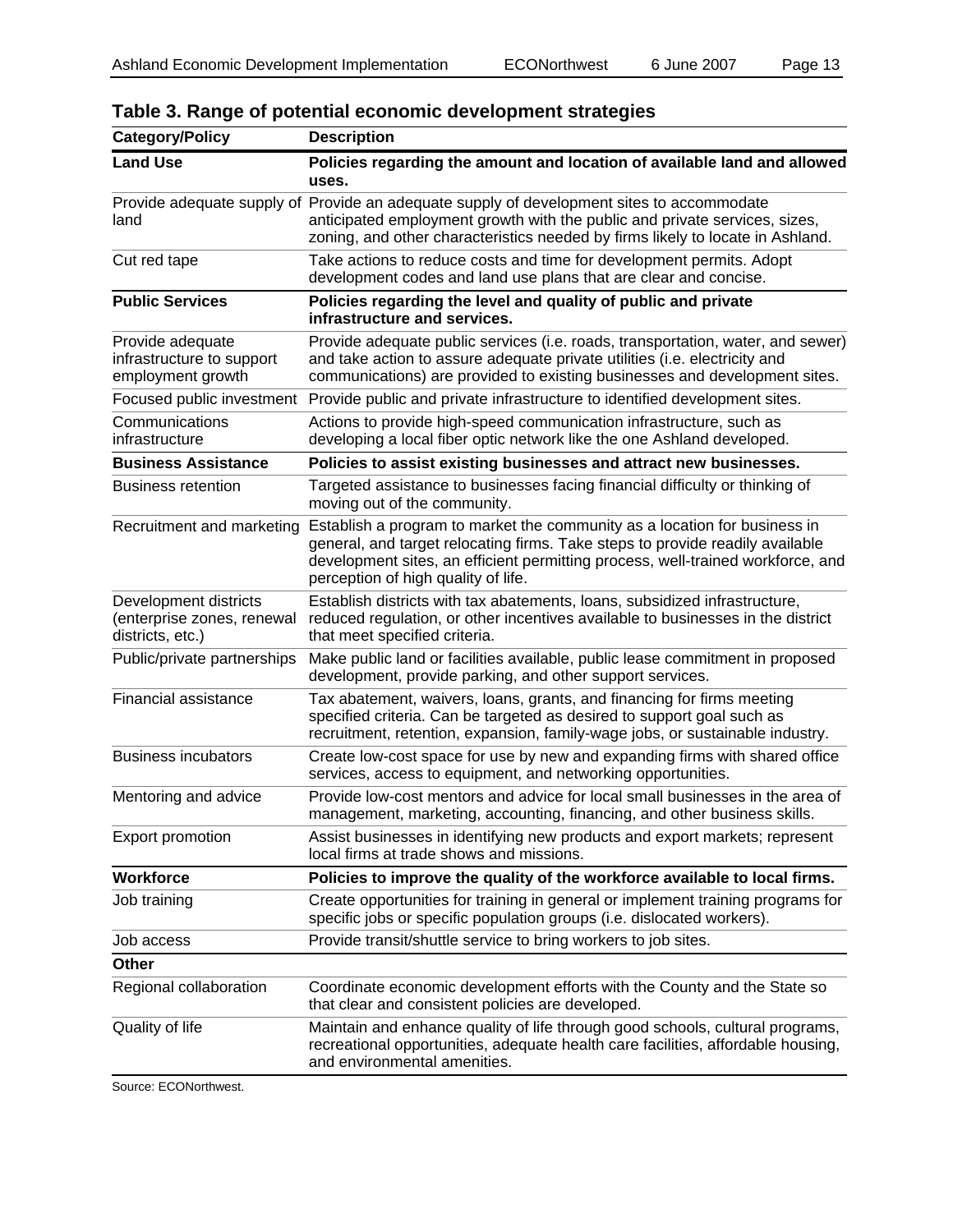$\overline{a}$ 

### **A RECOMMENDED ECONOMIC DEVELOPMENT FRAMEWORK FOR ASHLAND**

This section provides a set of recommended economic development framework, including strategies and implementation steps, for the City of Ashland. ECONorthwest developed the strategies presented in this section based on the EOA, the online survey, and the community workshop. The strategies represent our suggestions to the City about the types of activities we think might be appropriate and effective in Ashland. The strategies do not represent City policy and there is no obligation for the City to adopt or implement them.

The public input identified three overarching themes that should frame the City's economic development strategies:

- Preservation and enhancement of the quality of life
- Creation of a diverse and sustainable economy<sup>[2](#page-13-0)</sup>
- Improved coordination and processes of civic and government sectors

Expanding on these themes, a potential economic vision for Ashland could include the following elements:

- Ashland will work to maintain and enhance its quality of life. But for all individuals and families, economic resources (and the jobs that generate them) are a big part of quality of life. Population growth needs to be accompanied by job growth.
- Ashland recognizes its locational advantages (as described in the *Economic Opportunity Analysis*) and believes it is in its interest to manage economic development and growth in the City. Managing growth includes targeting industries: identifying industries the City feels are a good match and creating conditions that are conducive to locating those industries, as well as limiting industries that are not a good match for the community.
- Ashland does not want to be a retirement or bedroom community, with a large share of its residents commuting to jobs in other areas of the region, or having housing costs that do not allow workers to live in Ashland. It wants to provide opportunities for its residents to work at good jobs in Ashland.
- To that end, Ashland wants new businesses to start, expand, or relocate in the City that will provide higher-wage jobs for existing and future Ashland residents.

<span id="page-13-0"></span> $2$ The term "sustainable" is ambiguous and can be defined many ways. Sustainable development is often defined as development that "meets the needs of the present without compromising the ability of future generations to meet their own needs." Sustainability relates to the continuity of economic, social, institutional and environmental aspects of human society, as well as the non-human environment. Sustainable business includes businesses that may want to operate in a socially responsible manner, as well as protect the environment. A pragmatic place for the City to begin would be to define what sustainability means for the City of Ashland.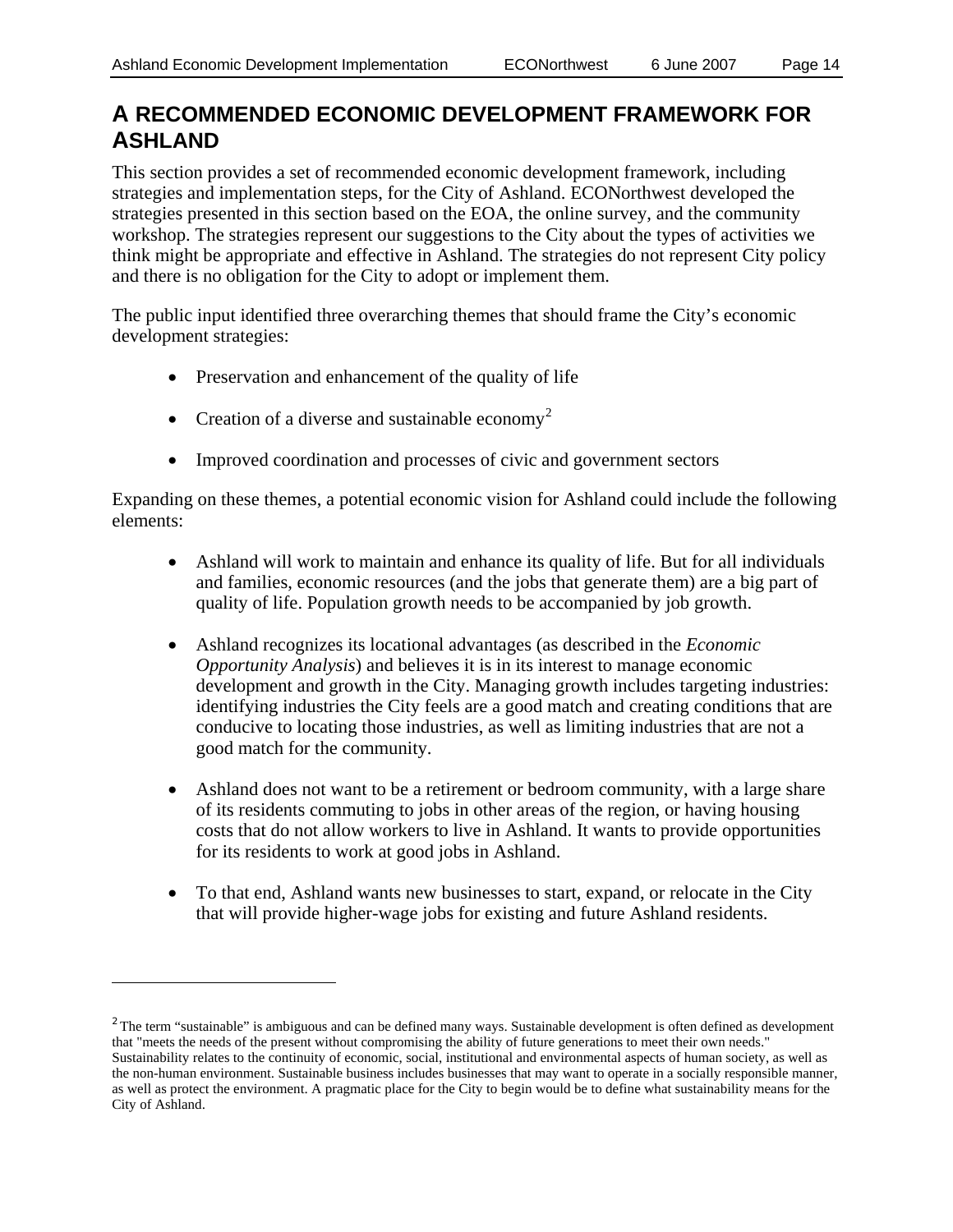- New businesses will need, among other things, developable land, good services and transportation, and an educated and skilled labor force. While the City cannot influence all of these elements, it can take actions to make sure land, services, and transportation are available in locations where it wants employment to locate. Ashland will welcome any industry that helps it achieve its economic vision.
- Ashland wants to maintain and increase the livability of its community as it grows. To that end, the City should be strategic about any incentives it gives to businesses, ensuring that it has the ability to maintain the quality of its facilities and services.

### **RECOMMENDED STRATEGIES AND IMPLEMENTATION STEPS**

The framework for understanding economic development described earlier, combined with the themes, provide a foundation for selecting an economic development strategy in Ashland. In addition, cost is always an important criteria for local governments. Together these considerations suggest the following criteria and strategy for the City to support economic development in Ashland. The strategies and implementation steps suggested below are not organized in any particular order—ECO did not attempt to prioritize them.

**Strategy 1: Complete and adopt the economic development vision and strategies.** The EOA and this memorandum represent significant first steps in this process. Considerable work, however, remains to be done. A successful economic development strategy will have the support of elected officials and citizens. The March workshop suggested that this will not be a trivial task—a broad range of opinions were expressed, as well as a range of values—some of which are fundamentally incompatible.

Economic development is a long-term activity. Successful communities establish a vision that they consistently strive to implement—through economic cycles and through changes in leadership. In short, persistence pays off.

#### **Suggested implementation steps:**

- 1. Continue the community dialog about economic development. Seek areas of consensus and build from there. Avoid areas of disagreement. Involve a broader range of stakeholders in the dialog. Develop processes that allow the community to discuss the tradeoffs between economic development and quality of life. Underscore the key community trends that both influence economic development and that economic development can influence.
- 2. Identify and adopt appropriate plan policy and code changes. The next section of this memorandum identifies a number of changes for the City to consider.

**Strategy 2: Focus on the basic functions of government and do them well**. The most effective actions that a local government in Oregon can take to affect economic development are to:

- Designate sufficient land for commercial and industrial development. The EOA found a close match between land supply and need.
- Provide an efficient permit and development process.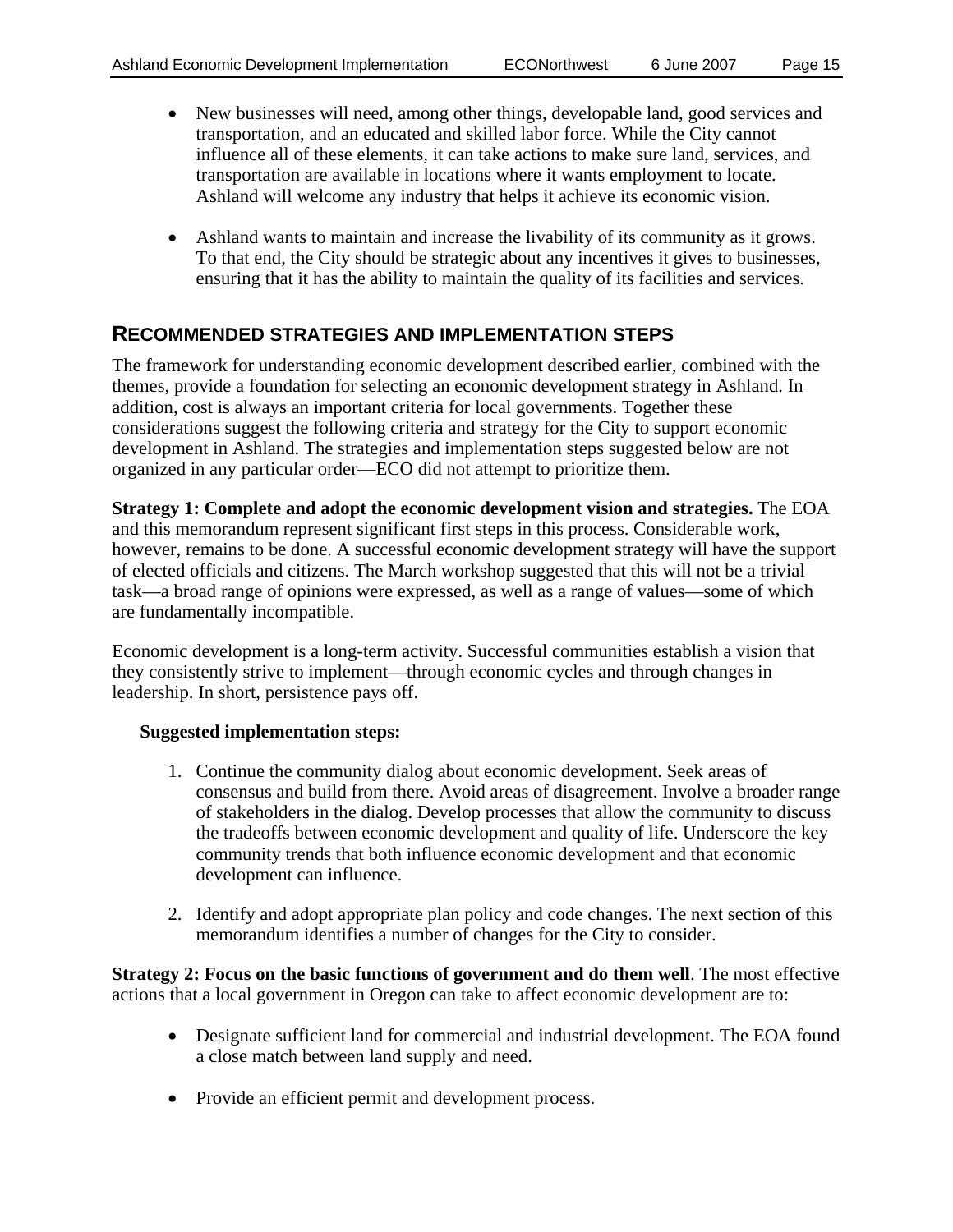• Plan for land use and public services to protect the character and quality of life in the community. Planning for quality residential neighborhoods, schools, parks, and traffic circulation are key issues in Ashland.

#### **Suggested implementation steps**

- 1. Develop and implement a system to monitor the supply of commercial and industrial lands. This includes monitoring commercial and industrial development (through permits) as well as land consumption (e.g. development on vacant, or redevelopable lands)
- 2. Monitor the permitting process. This could include reviewing the length of time it takes to process applications, the type of conditions that are included on approvals, and customer surveys.
- 3. Review development standards. Where possible, consider "clear and objective" standards that apply to types of development that are consistent with the City's economic development objectives. The City should also review approval processes to ensure that they provide predictability for developers.
- 4. Update functional and capital improvement plans in the context of economic development and quality of life. Give priority to improvements that facilitate desired economic development.

**Strategy 3: Support efforts to create high-wage jobs in Ashland.** Maintaining and creating family-wage jobs was consistently identified as an issue. Any economic development recruitment efforts the City engages in should target high-wage jobs.

#### **Suggested implementation steps:**

- 1. Coordinate with other economic development organizations to develop a coherent and effective marketing program
- 2. Develop incentives to retain and expand existing firms
- 3. Maintain and enhance Ashland's image as a community

**Strategy 4: Provide adequate infrastructure efficiently and fairly.** Public infrastructure and services are a cornerstone of any economic development strategy. If roads, water, sewer, and other public facilities are unavailable or inadequate, industries will have little incentive to locate in a community. For the purpose of this memorandum, we define infrastructure and services to include transportation, water, sewer, and stormwater facilities.

- Provide transportation facilities adequate to serve land needed for the type of development described in this economic development plan.
- Provide water, sewer, and stormwater drainage service adequate to serve land needed for development
- Ensure that financing for infrastructure is adequate and fair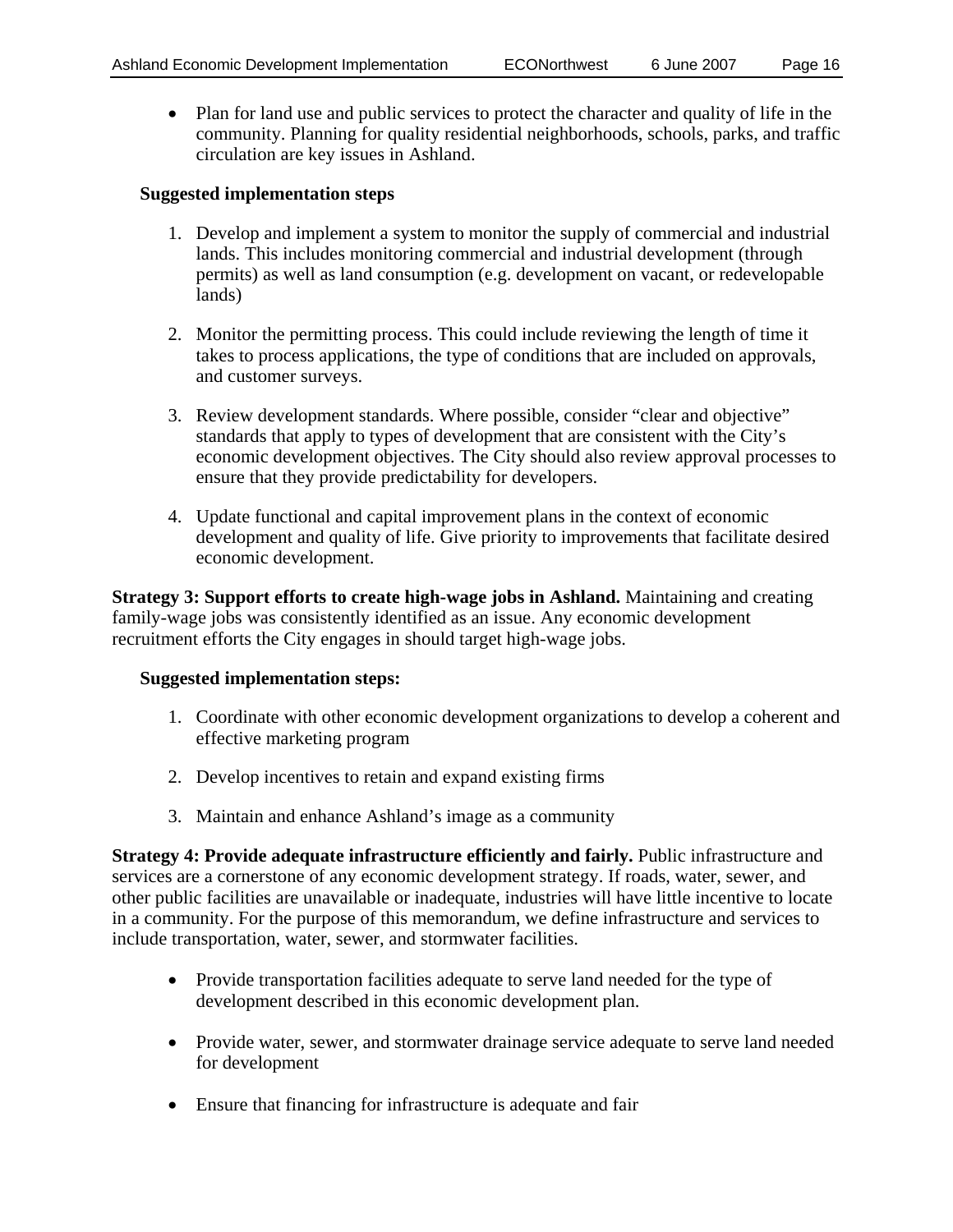#### **Suggested implementation steps:**

- 1. Identify key lands for employment and evaluate service deficiencies that might provide barriers to the future development of those lands. The Croman Mill site presents the greatest opportunity for the City in terms of employment. A sound planning process will ensure that infrastructure supports desired development and that the City gets the type of development it wants.
- 2. Coordinate capital improvement planning with land use planning to coincide with the City's Economic Development Strategy.

**Strategy 5: Maintain quality of life.** A community's quality of life comprises the various location-specific benefits and costs individuals enjoy or endure by living in the community. If the quality of life is, on net, beneficial, it produces a net increase in the standard of living for the local residents. In effect, these net quality-of-life benefits are analogous to a second paycheck that each resident of the community receives, supplementing the first paycheck received from an employer or other source of income. It is the sum of the first and second paychecks that determines the overall well-being of a region's residents.

- Maintain a vital downtown area
- Ensure that the environmental quality (including all aspects of the natural and built environment) of Ashland and surrounding areas is protected
- Support efforts to identify, promote and protect community values and assets

#### **Suggested implementation steps**

 $\overline{a}$ 

- 1. Implement Ashland Parks and Recreation Master Plan
- 2. Review and adopt appropriate regulatory and collaborative processes to protect environmental quality and natural features
- 3. Identify ways to integrate the concept of a sustainable community and sustainable economy in all aspects of the community. It is common for disagreements to emerge in what these terms mean. A logical first step is to review the literature on sustainability and develop a local definition of sustainability.

#### **Strategy 6: Take advantage of sustainability and green development opportunities**.

Sustainability emerged as a key theme in the community workshop. We use sustainability both in terms of economy and environment. The City should foster the creation of a local, sustainable economy<sup>[3](#page-16-0)</sup> by partnering with other organizations to watch for opportunities and vulnerabilities, incubate and coordinate projects and facilitate dialogue, action and education within our community. The City should also work to reduce Ashland's exposure to global economic and social vulnerabilities that could result as fuel supplies cease to be abundant and inexpensive.

<span id="page-16-0"></span><sup>&</sup>lt;sup>3</sup> The Business Alliance for Local Living Economies (BALLE) provides a perspective on sustainable economy that may be useful as a starting point: http://www.localeconomies.org/entrepreneurs/what-is-a-local-living-economy-1?searchterm=living+economies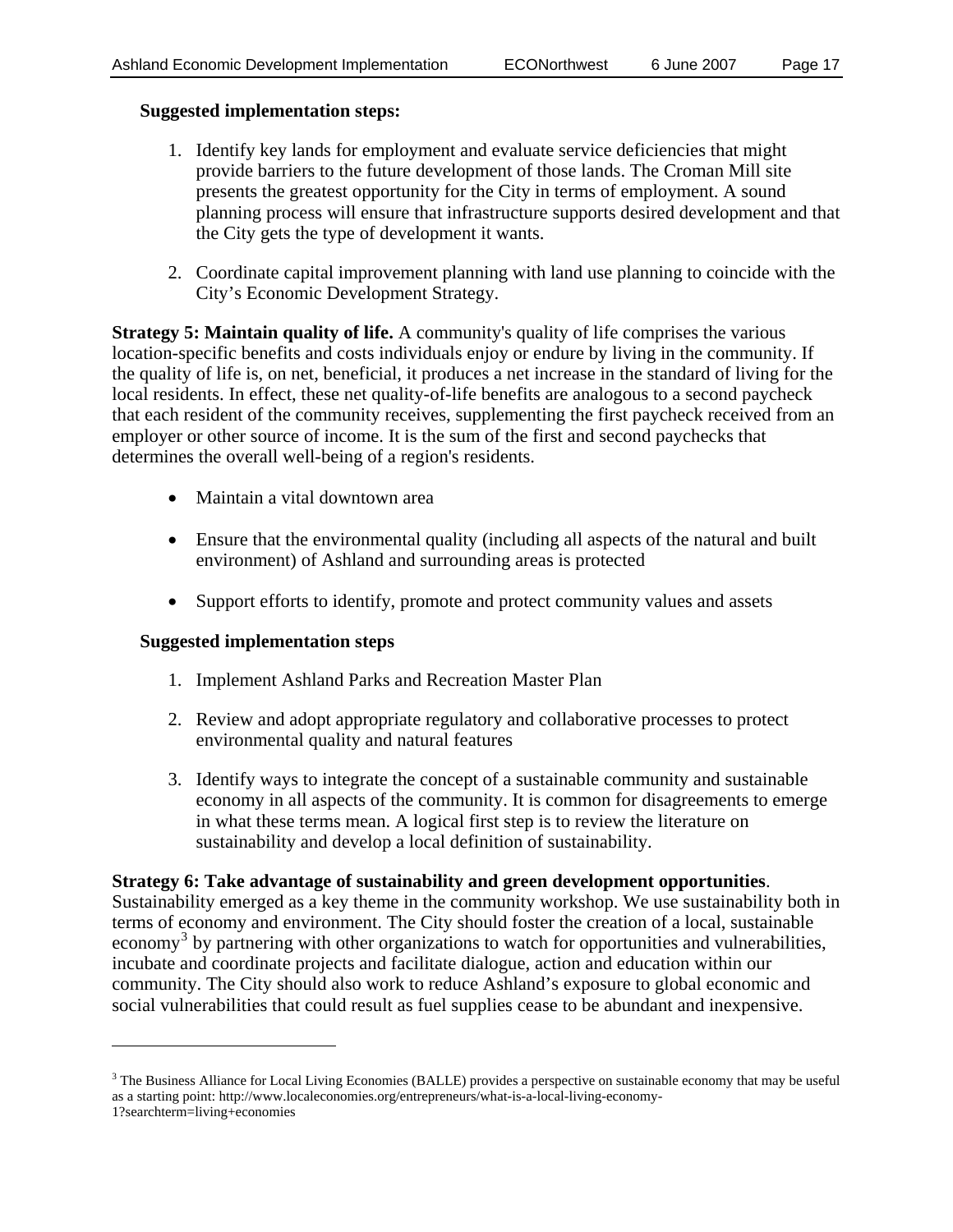#### **Suggested implementation steps**

- 1. Promote and recruit companies that are less vulnerable to global and national economic slumps, but instead support regional and local economies.
- 2. Identify ways to significantly cut oil, natural gas consumption and electrical demand.
- 3. Support land use patterns that reduce transportation needs, promote walkability and provide easy access to services and transportation options.
- 4. Consider designating the Croman Mill site as an "eco-industrial park."

**Strategy 7: Recognize the Croman Mill site as a key community and economic asset**. The Croman Mill site is the only significant piece of industrial land in Ashland. ECO identified the site as a key economic opportunity that could easily match some of the identified opportunities identified in the EOA (primarily specialty manufacturing and research firms). Citizens also expressed concerns about "industrial" uses in the community. A master plan for the Croman Mill site could articulate a community vision for this key asset and better define the types of uses that the City would find desirable on the site.

#### **Suggested implementation steps**

- 1. Adopt a comprehensive plan policy that identifies the Croman Mill site as a key employment opportunity and requires a master plan be completed before any development can occur.
- 2. Prohibit or significantly restrict residential uses on the site.
- 3. Apply for a grant from the Transportation and Growth Management (TGM) program to fund a master plan for the site.

### **POTENTIAL PLAN AND CODE AMENDMENTS**

Ashland's comprehensive plan includes goal and policy statements related to economic development. Some of these goals and policies need to be revised based on the findings of the Economic Opportunity Analysis, input at the public workshop, and the recommendations in this Implementation Plan. The following recommendations include changes to existing policies as well as policies that should be added to the City's comprehensive plan.

### **Potential Plan Policies**

#### **Category: Land Use – EOA Maintenance**

Policy – Maintain and from time to time update the information contained within the Economic Opportunities Analysis (EOA) in order to periodically evaluate the factors, data and assumptions used to estimate industrial, commercial and other employment land demand for the 20-year planning period.

**Implementation Strategy** – Council Policy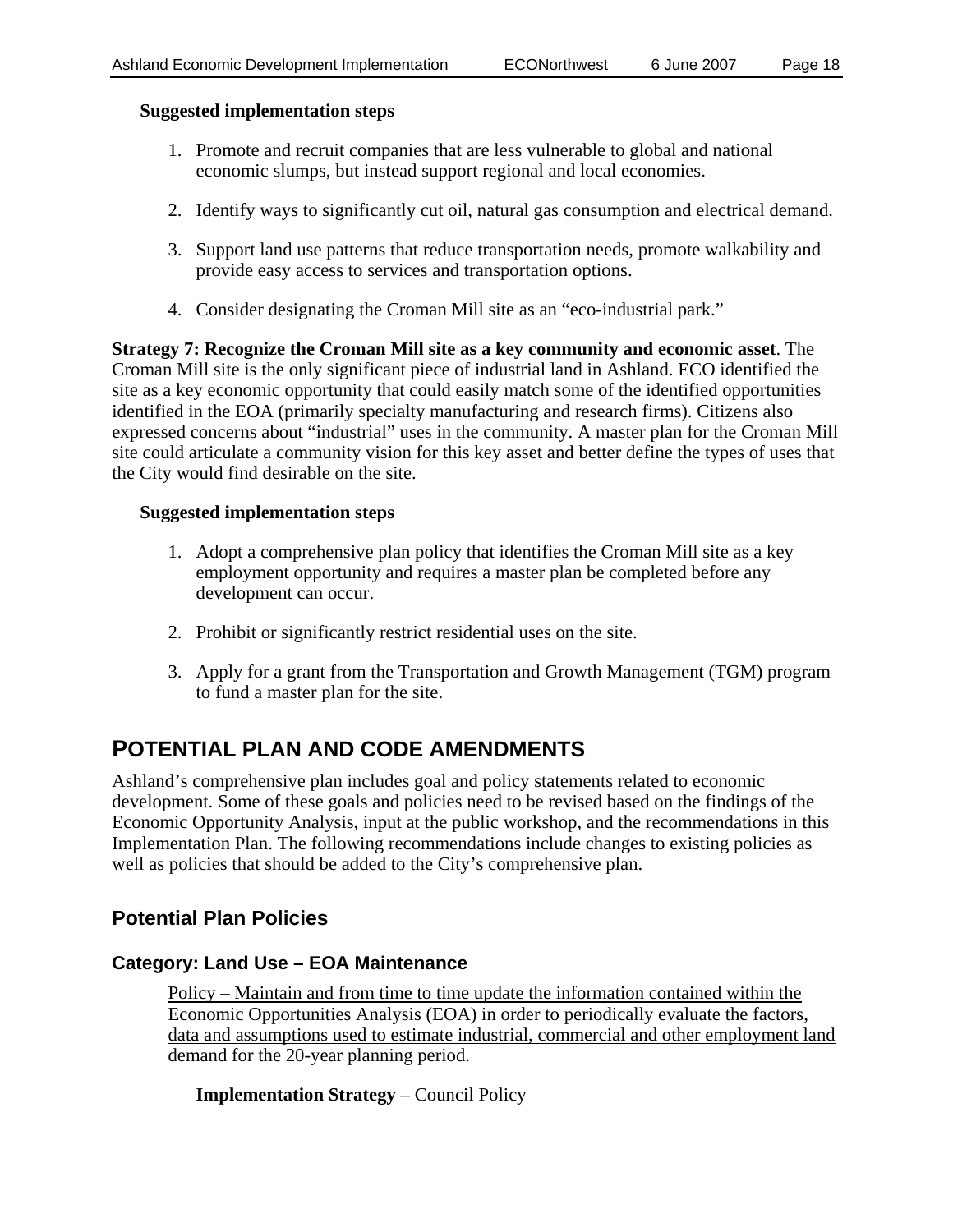### **Category: Land Use – Inventory Maintenance**

Policy - Retain an inventory of vacant and partially vacant buildable commercial, industrial and other employment lands. The inventory shall present an aggregate acreage as well as a breakdown of the number of sites, by type, reasonably expected to be needed for the 20-year planning period.

#### **Implementation Strategy** – Council Policy

Policy - Preserve an adequate supply of development sites of a zoning and size appropriate for accommodating anticipated employment growth and fostering local business retention.

#### **Implementation Strategy** – Council Policy

### **Category: Land Use – Inventory Monitoring**

Policy – Using the existing GIS land base, building permit, and the Quarterly Census of Employment and Wage (QCEW) databases, the City shall monitor where employment locates, the rate at which vacant land is being absorbed, and how much new employment is occurring by industry.

**Implementation Strategy** – Council Policy

### **Category: Land Use – Process/Regulatory Refinements**

Policy - Take reasonable steps to integrate certainty in the development review and permit process through the adoption of understandable standards and Planning Commissioner training, while continuing to recognize the value in supporting and fostering effective citizen involvement.

**Implementation Strategy** – Ordinances changes proposed by staff to create greater efficiencies through amendments to the Procedures section and development permit review process.

#### **Category: Capital Improvements Planning – Public infrastructure coordination**

Policy – Provide adequate public and private services necessary to sustain the orderly and planned development of lands identified to support future employment growth.

Policy – Coordinate public facility planning and the establishment of public facility plans, such as the Capital Improvements Plan, Transportation System Plan and Storm Water Master Plan, with the systematic development of short and long-term employment lands.

### **Potential Code Amendments** (**Additions underlined & Deletions strike out)**

In C-1 and E-1 districts, the following amendment requires 100 percent of the ground floor area to be comprised of a permitted or special permitted use, excluding residential. This is intended to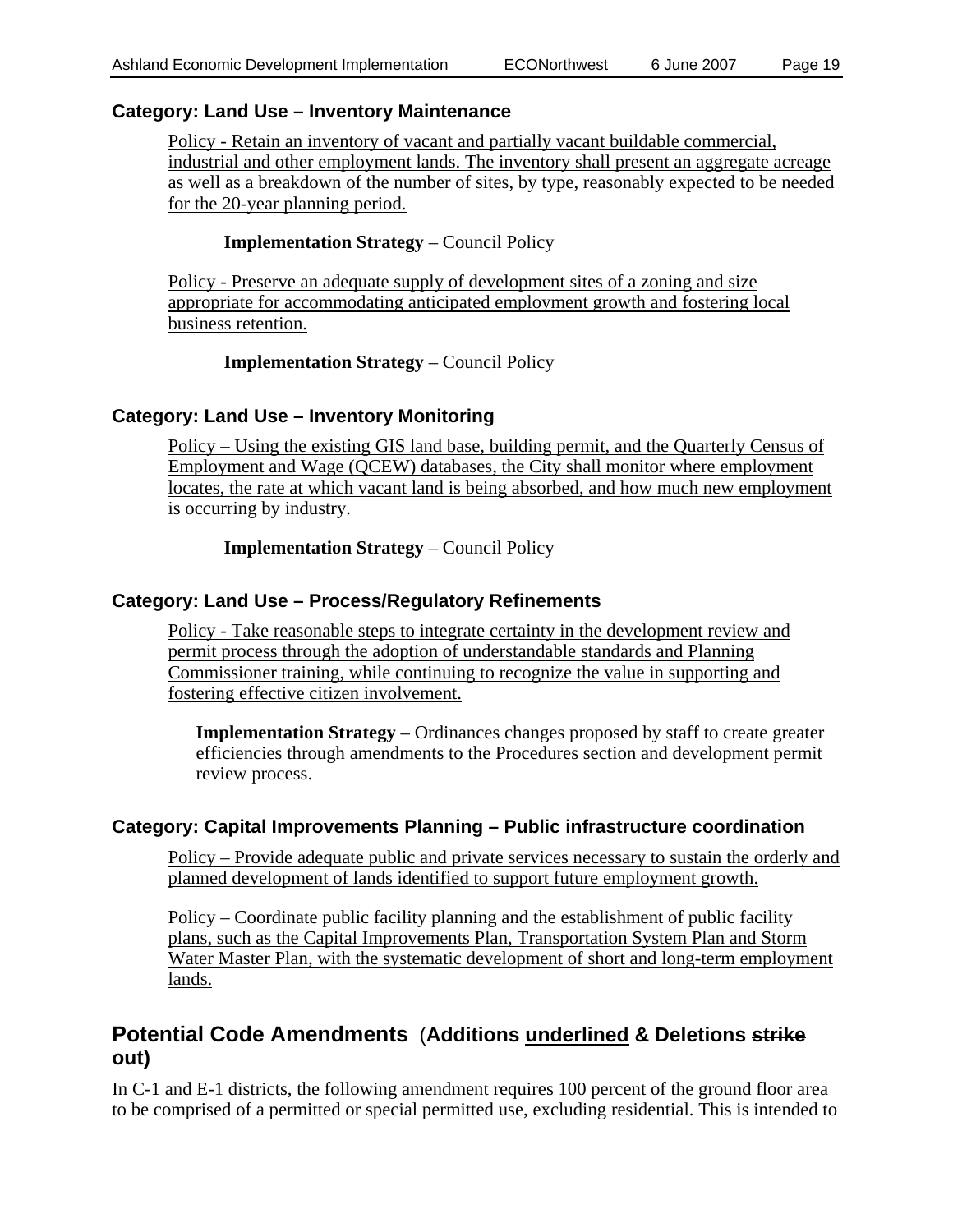avoid possible unintended consequences of too much ground floor building area (approx. 35%) being absorbed by residential demand.

#### **18.32.025 Special Permitted Uses**

The following uses and their accessory uses are permitted outright subject to the requirements of this section and the requirements of Chapter 18.72, Site Design and Use Standards.

#### D. Residential uses.

1. One hundred percent At least 65% of the total of the ground floor or at least 50% of the total lot area if there are multiple buildings shall be designated for permitted or special permitted uses, excluding parking and residential use.

Multi-story buildings, including habitable basement areas, shall not have more than fifty-percent of the entire gross floor area of the building in residential use.

The following amendment places the burden upon an applicant, seeking annexation of employment generating land, to demonstrate that the request for a mixed-use zoning designation (e.g. residential w/commercial) will not jeopardize planned employment growth on these lands.

#### **18.108.060 Type III Procedure**

e. Increases in residential zoning density of four units or greater on commercial, employment or industrial zoned lands (i.e. Residential Overlay), will not negatively impact the City of Ashland's commercial, employment and industrial long-term and short-term land supply as projected required in the Comprehensive Plan, and will provide one of the following:

1. 35% of the base density to qualifying buyers or renters with incomes at or below 120% of median income; or

2. 25% of the base density to qualifying buyers or renters with incomes at or below 100% of median income; or

3. 20% of the base density to qualifying buyers or renters with incomes at or below 80% of median income; or

4. 15% of the base density to qualifying buyers or renters with incomes at or below 60% of median income; or

5. Title to a sufficient amount of buildable land for development is transferred to a non-profit (IRC 501(3)(c)) affordable housing developer or comparable Development Corporation for the purpose of complying with subsection 2 above. The land shall be located within the project and all needed public facilities shall be extended to the area or areas proposed for dedication. Ownership of the land and/or air space shall be transferred to the affordable housing developer or Development Corporation prior to commencement of the project.

The total number of affordable units described in sections D or E shall be determined by rounding down fractional answers to the nearest whole unit. A deed restriction, or similar legal instrument, shall be used to guarantee compliance with affordable criteria for a period of not less than 60 years.

Sections D and E do not apply to council initiated actions.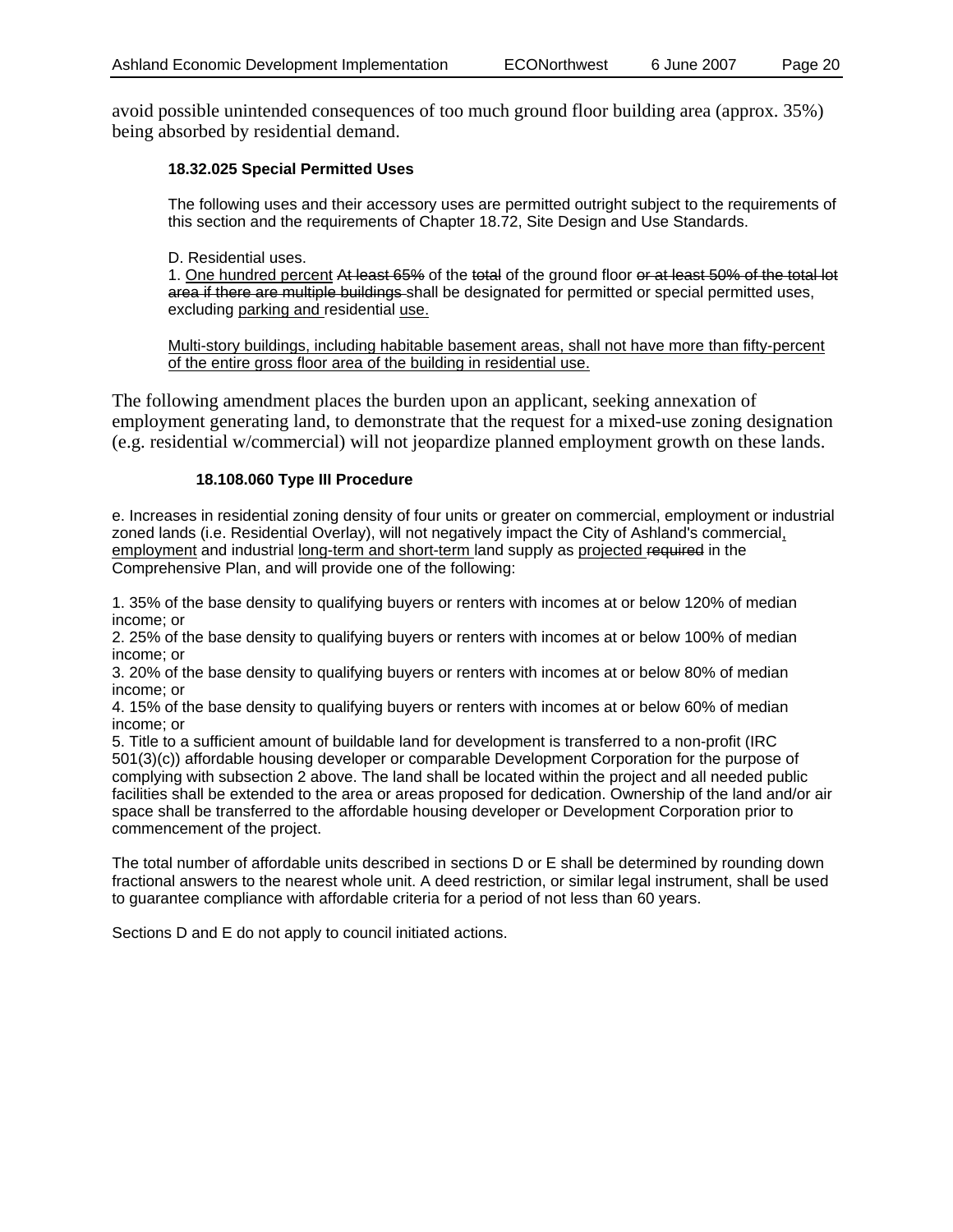### **APPENDIX A: A FRAMEWORK FOR LOCAL ECONOMIC DEVELOPMENT STRATEGIES[4](#page-20-0)**

Before presenting an economic development strategy for Ashland, it is helpful to describe a framework for economic development. The literature identifies many definitions of economic development. The definition we use for this study is taken from a recent Planning Advisory Service (PAS) report authored by Terry Moore from ECONorthwest:

"Economic development is the process of improving a community's well-being through job creation, business growth, and income growth (factors that are typical and reasonable focus of economic development policy), as well as through improvements to the wider social and natural environment that strengthen the economy."<sup>[5](#page-20-1)</sup>

Broadly, economic development is about an increase in overall economic well-being. It is typical to use income as a measure of that welfare, though that choice has several limitations. In practice, cities and regions trying to prepare an economic development strategy typically use a narrower definition of economic development: they take it to mean business development, job growth, and job opportunity. The assumptions are that:

- Business and job growth are contributors to and consistent with economic development, increase income, and increased economic welfare.
- The evaluation of tradeoffs and balancing of policies to decide whether such growth is likely to lead to overall gains in well-being (on average and across all citizens and businesses in a jurisdiction) is something that decision makers do after an economic strategy has been presented to them for consideration.

This study assumes that the key objective of an economic development strategy is business development and job growth, which comes from the creation of new firms, the expansion of existing firms, and the relocation or retention of existing firms. *Thus, a key question for public policy is, What are the factors that influence business and job growth, and what is there relative importance?* This section addresses that question.

Advantages to businesses in a region derive primarily from that region's ability to provide some factors or attributes at a better value than competing regions. It is not just the cost of these factors that matters, but their quality as well. Greater expenses for some factors are justified if they are more productive. Factors such as labor, land, and infrastructure (e.g., transportation, electricity) directly influence production costs. Other factors, such as environmental and cultural amenities, have indirect effects that can help maintain a skilled labor pool and other direct inputs.

The remainder of this section summarizes findings regarding the type and relative importance of factors that firms consider when they choose where to locate or expand.

 $\overline{a}$ 

<span id="page-20-0"></span><sup>&</sup>lt;sup>4</sup> This section draws from previous work by ECONorthwest.

<span id="page-20-1"></span><sup>5</sup> *An Economic Development Toolbox: Srategies and Methods*, Terry Moore, Stuart Meck, and James Ebenhoh, American Planning Association, Planning Advisory Service Report Number 541, October 2006.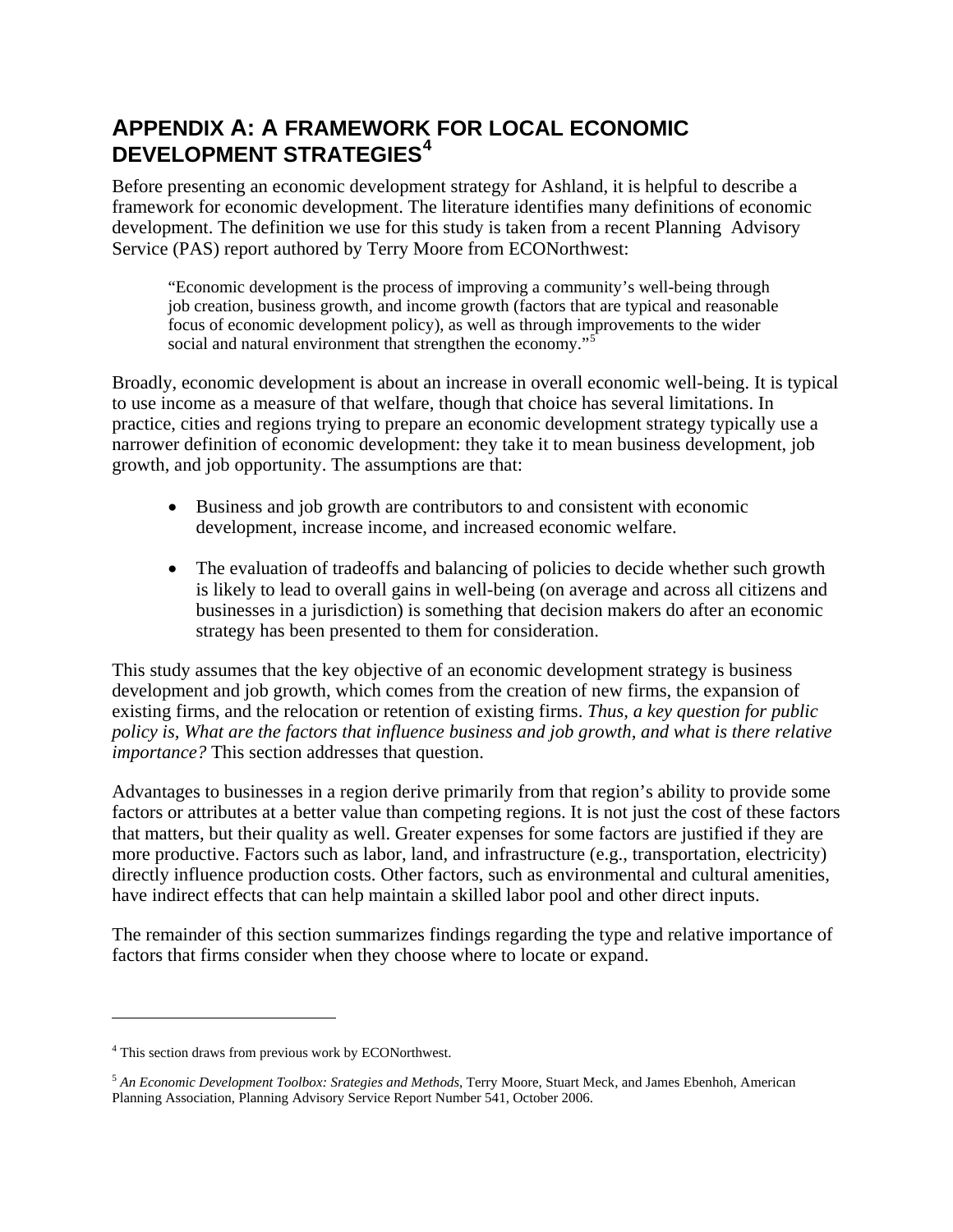## **WHAT FACTORS MATTER?**

Why do firms locate where they do? There is no single answer—different firms choose their locations for different reasons. Key determinates of a location decision are a firm's *factors of production*. For example, a firm that spends a large portion of total costs on unskilled labor will be drawn to locations where labor is relatively inexpensive. A firm with large energy demands will give more weight to locations where energy is relatively inexpensive. In general, firms choose locations they believe will allow them to maximize net revenues: if demand for goods and services is held roughly constant, then revenue maximization is approximated by cost minimization.

The typical categories that economists use to describe a firm's production function are:

- Labor. Labor is often and increasingly the most important factor of production. Other things equal, firms look at productivity—labor output per dollar. Productivity can decrease if certain types of labor are in short supply, which increases the costs by requiring either more pay to acquire the labor that is available, the recruiting of labor from other areas, or the use of the less productive labor that is available locally.
- Land. Demand for land depends on the type of firm. Manufacturing firms need more space and tend to prefer suburban locations where land is relatively less expensive and less difficult to develop. Warehousing and distribution firms need to locate close to interstate highways.
- **Local infrastructure.** An important role of government is to increase economic capacity by improving quality and efficiency of infrastructure and facilities, such as roads, bridges, water and sewer systems, airport and cargo facilities, energy systems, and telecommunications.
- **Access to markets.** Though part of infrastructure, transportation merits special attention. Firms need to move their product, either goods or services, to the market, and they rely on access to different modes of transportation to do this. While transportation has become relatively inexpensive compared to other inputs, and transportation costs have become a less important location factor, access to transportation is still critical. That long-run trend, however, could shift because of decreasing funds to highway construction, increasing congestion, and increasing energy prices.
- **Materials.** Firms producing goods, and even firms producing services, need various materials to develop products that they can sell. Some firms need natural resources: lumber manufacturing requires trees. Or, farther down the line, firms may need intermediate materials: for example, dimensioned lumber to build manufactured housing.
- **Entrepreneurship**. This input to production may be thought of as good management, or even more broadly as a spirit of innovation, optimism, and ambition that distinguishes one firm from another even though most of their other factor inputs may be quite similar.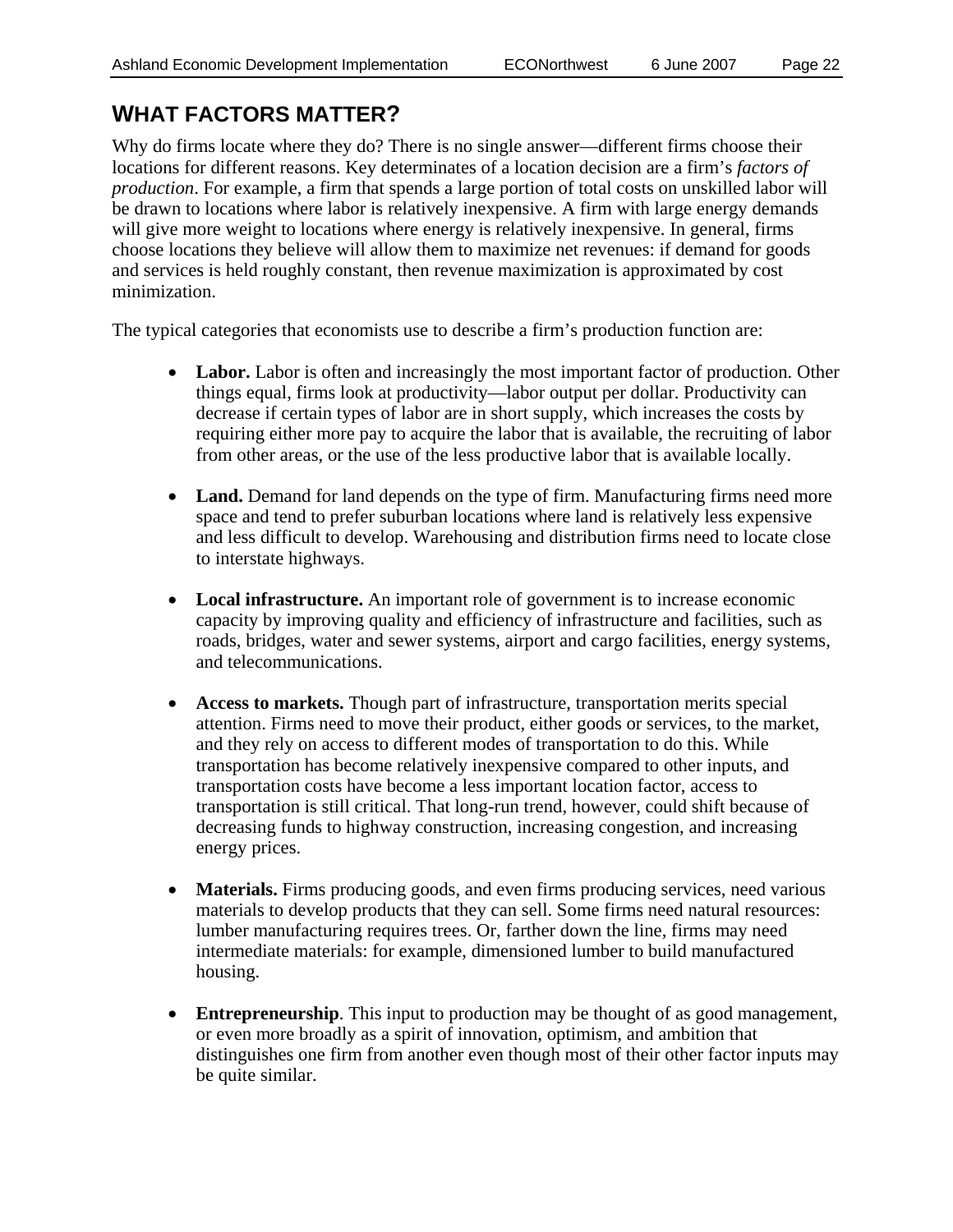The supply, cost, and quality of any of these factors obviously depend on market factors: on conditions of supply and demand locally, nationally, and even globally. But they also depend on public policy. In general, public policy can affect these factors of production through:

- **Regulation.** Regulations protect the health and safety of a community and help maintain the quality of life. Overly burdensome regulations, however, can be a disincentives for businesses to locate in a community. Simplified bureaucracies and straightforward regulations can reduce the burden on businesses and help them react quickly in a competitive marketplace.
- **Taxes**. Firms tend to seek locations where they can optimize their after-tax profits. Studies show that tax rates are not a primary location factor—they matter only after businesses have made decisions based on labor, transportation, raw materials, and capital costs. The cost of these production factors are usually similar within a region. Therefore, differences in tax levels across communities within a region are more important in the location decision than are differences in tax levels between regions.
- **Financial incentives**. Governments can offer firms incentives to encourage growth. Studies have shown that most types of financial incentives have had little significant effect on firm location between regions. For manufacturing industries with significant equipment costs, however, property or investment tax credit or abatement incentives can play a significant role in location decisions. Incentives are more effective at redirecting growth within a region than they are at providing a competitive advantage between regions.

This discussion may make appear that a location decision is based entirely on a straight-forward accounting of costs, with the best location being the one with the lowest level of overall costs. Studies of economic development, however, have shown that location decisions depend on a variety of other factors that indirectly affect costs of production. These indirect factors include agglomerative economies (also known industry clusters), quality of life, and innovative capacity.

- **Industry clusters**. Firms with similar business activities can realize operational savings when they congregate in a single location or region. Clustering can reduce costs by creating economies of scale for suppliers, For this reason, firms tend to locate in areas where there is already a presence of other firms engaged in similar or related activities.
- **Quality of life.** A community that features many quality amenities, such as access to recreational opportunities, culture, low crime, good schools, affordable housing, and a clean environment can attract people simply because it is a nice place to be. A region's quality of life can attract skilled workers, and if the amenities lure enough potential workers to the region, the excess labor supply pushes their wages down so that firms in the region can find skilled labor for a relatively low cost. The characteristics of local communities can affect the distribution of economic development within a region, with different communities appealing to different types of workers and business owners. Sometimes location decisions by business owners are based on an emotional or historical attachment to a place or set of amenities, without much regard for the cost of other factors of production.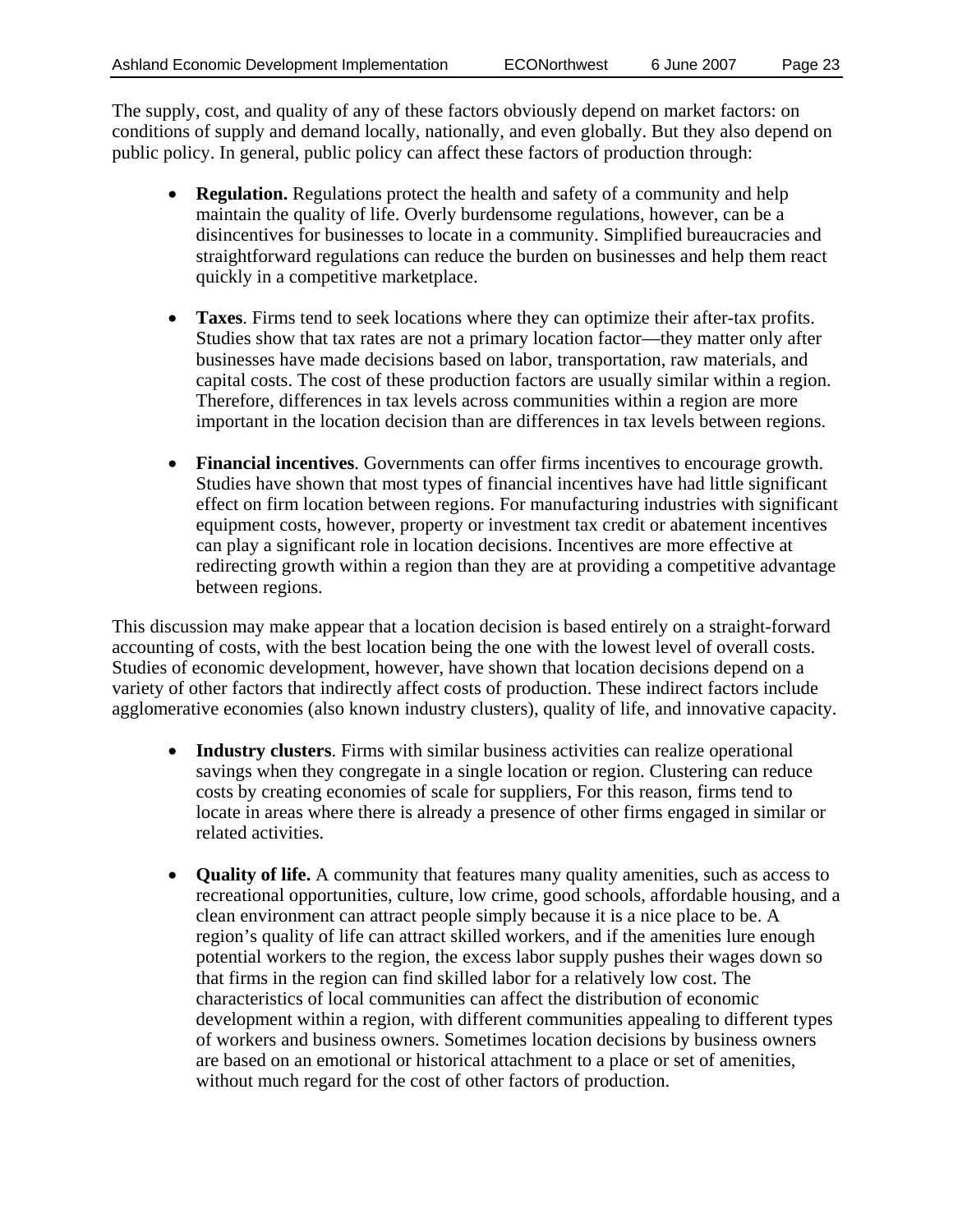• **Innovative capacity.** Increasing evidence suggests that a culture promoting innovation, creativity, flexibility, and adaptability is essential to keeping U.S. cities economically vital and internationally competitive. Innovation is particularly important in industries that require an educated workforce. High-tech companies need to have access to new ideas typically associated with a university or research institute. Innovation affects both the overall level and type of economic development in a region. Government can be a key part of a community's innovative culture, through the provision of services and regulation of development and business activities that are responsive to the changing needs of business.

### **HOW IMPORTANT ARE THESE FACTORS?**

To understand how changes in public policies affect local job growth, economists have attempted to identify the importance for firms of different locational factors. They have used statistical models, surveys, and case studies to examine detailed data on the key factors that enter the business location decision.

Economic theory says that firms locate where they can reduce the costs of their factors of production (assuming demand for products and any other factors are held constant). Firms locate in regions where they have access to inputs that meet their quality standards, at a relatively low cost. Because firms are different, the relative importance of different factors of production varies both across industries and, even more importantly, across firms.

No empirical analysis can completely quantify firm location factors because numerous methodological problems make any analysis difficult. For example, some would argue simplistically that firms will prefer locating in a region with a low tax rate to reduce tax expenses. However, the real issue is the value provided by the community for the taxes collect. Because taxes fund public infrastructure that firms need, such as roads, water, and sewer systems, regions with low tax rates may end up with poor infrastructure, making it less attractive to firms. When competing jurisdictions have roughly comparable public services (type, cost, and quality) and quality of life, then tax rates (and tax breaks) can make a difference.

Further complicating any analysis is the fact that many researchers have used public expenditures as a proxy for infrastructure quality. But large expenditures on roads do not necessarily equal a quality road system. It is possible that the money has been spent ineffectively and the road system is in poor condition.

An important aspect of this discussion is that the business function at a location matters more than a firm's industry. A single company may have offices spread across cities, with headquarters located in a cosmopolitan metropolitan area, the research and development divisions located near a concentration of universities, the back office in a suburban location, and manufacturing and distribution located in areas with cheap land and good interstate access.

Although empirical analyses face many such methodological difficulties, the studies provide much information about why firms locate where they do. Economists have improved their statistical techniques and use a variety of data sources to quantify input factors. They have supplemented empirical analyses with theoretical models of firm behavior and surveys of business managers.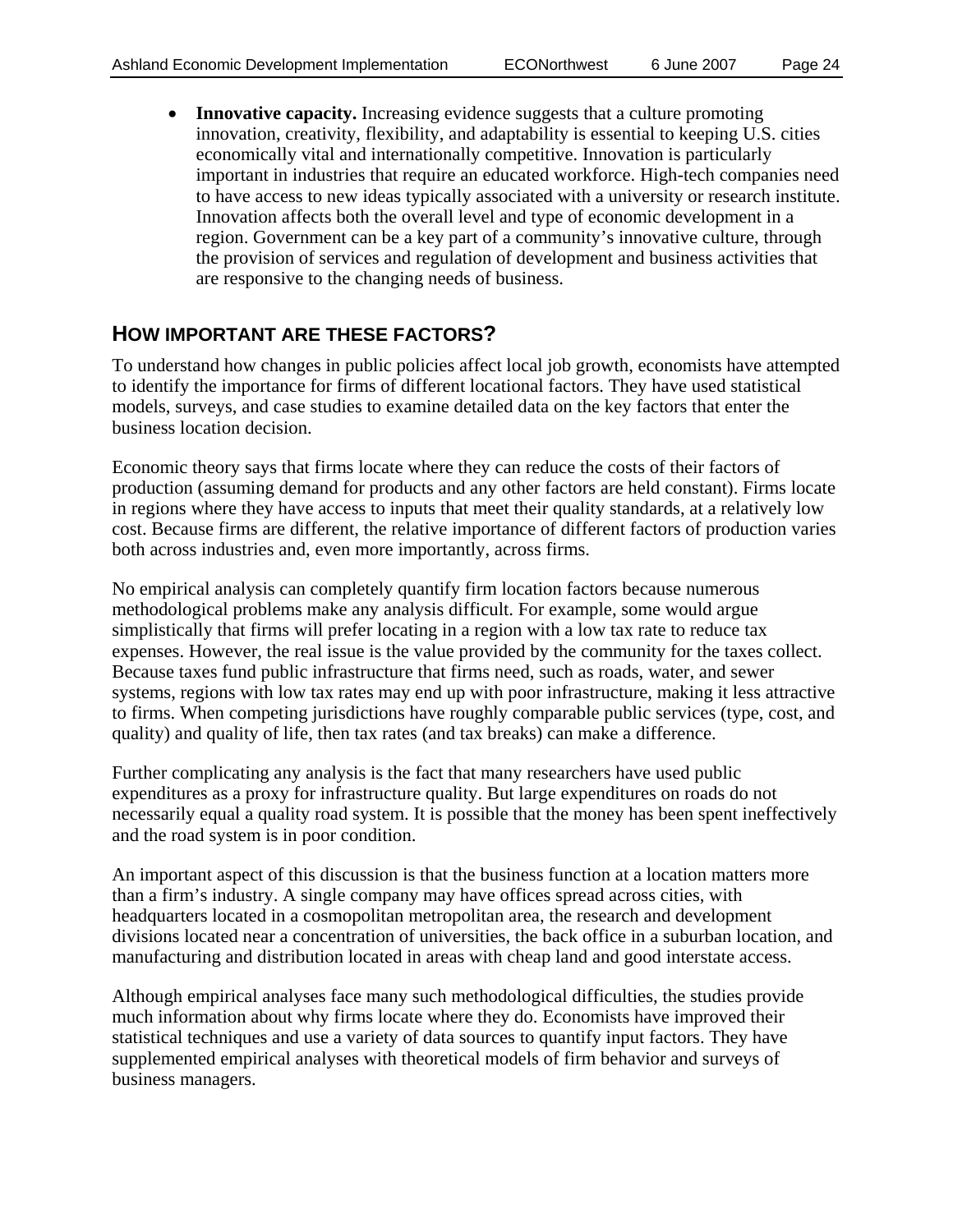Research has shown that the location decisions of businesses are primarily based on the availability and cost of labor, transportation, raw materials, and capital. The availability and cost of these production factors are usually similar within a region. Most economic development strategies available to local governments, however, only indirectly affect the cost of these primary location factors. Local governments can most easily affect tax rates, public services, and regulatory policies. Economists generally agree that these factors do affect economic development, but the effects on economic development are modest. Thus, most of the strategies available to local governments have only a modest affect on the level and type of economic development in the community.

Local governments in Oregon also play a central role in the provision of buildable land through inclusion in the Urban Growth Boundary, plan designation, zoning, and provision of public services. Obviously, businesses need buildable land to locate or expand in a community. Providing buildable land alone is not sufficient to guarantee economic development in a community—market conditions must create demand for this land, and local factors of production must be favorable for business activity. In the context of expected economic growth and the perception of a constrained land supply in Lane County, the provision of buildable land has the potential to strongly influence the level and type of economic development in Creswell. The provision of buildable land is one of the most direct ways that the City of Creswell can affect the level and type of economic development in a community

### **WHAT DRIVES LONG-RUN ECONOMIC DEVELOPMENT?**

Though there are compelling reasons for setting goals at the beginning of a project, doing so is not without problems. Germane to the issues we are dealing with is the fact that goals, and to even a greater extent the more specific objectives that derive from them, are (or should be influenced) by a pragmatic understanding of the relationships between cause and effect in the system of interest. Without that understanding one risks pursuing goals that are unattainable, or actions that are inefficient in achieving them. Some rudimentary understanding of the relationships is essential to developing defensible answers to the overarching policy question: what happens when I pull this policy lever?

Even with sweeping simplifying assumptions, a regional economic system is still a complex one that is difficult to model, much less to predict without the benefits of models, on the basis of intuition alone. Nonetheless, that is how the large majority of economic development policies get adopted. In light of that reality, the purpose of this section and the following figures is to provide a framework for thinking about causes and effects that will make the intuitions more informed.

Figure 1-3 shows the primary drivers of urban growth as generally accepted by urban and regional economists. It illustrates that households are attracted to different regions based on their estimation (explicit or implicit, accurate or not) of the tradeoffs among three categories of variables: availability of jobs, wages, cost of living, and everything else (which is a broad definition of quality of life). The phrase *2nd paycheck* refers to all those other things that households want. The arrows and signs illustrate the tradeoffs.

For example, if wages increase, other things equal, a region becomes more attractive and growth is stimulated (migration occurs, and ultimately the residential and commercial development to accommodate that growth). Other things, of course, are not equal. That growth can cause the cost of living to increase, which decreases regional attractiveness (but also creates pressure to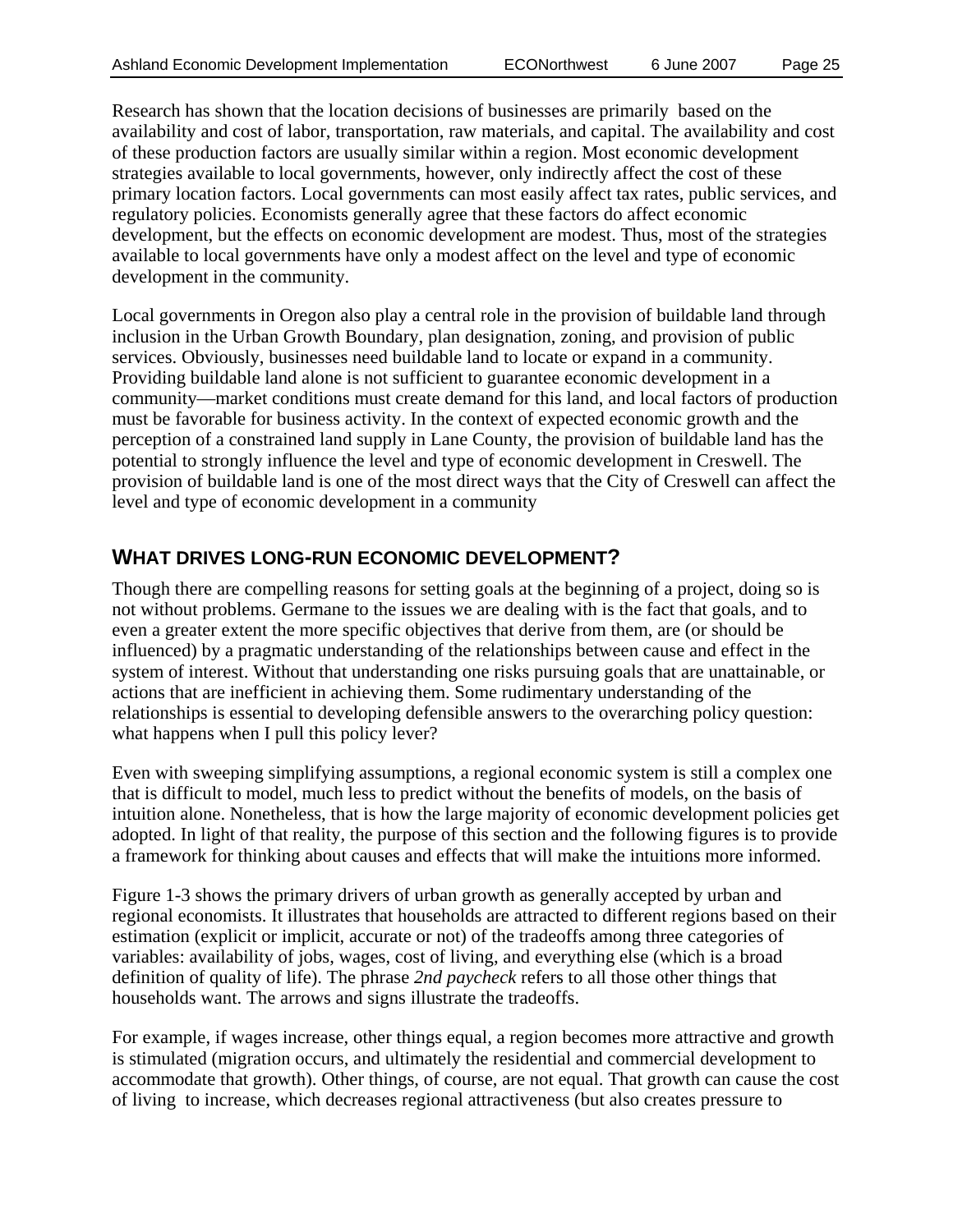increase wages). To the extent that households believe that a region offers natural and cultural amenities (quality of life) that are valuable, they will be willing to pay more (cost of living) or accept less (the first paycheck) to live in the region.

Figure A-1 greatly oversimplifies the dynamics of growth. Each of its elements could be expanded into another diagram. For example, there is a feedback from growth to wages: more growth usually means more demand for labor, which means higher wages to ration an increasingly scarce supply.



**Figure A-1: Drivers of urban growth** 

As another example, if one were to expand the element labeled *2nd paycheck*, one would find that regional economic growth does not have unambiguous effects on the second-paycheck components of quality of life. Business growth affects components of quality of life either directly or indirectly through its impact on population growth. If a generalization is required, urban growth probably tends to increase urban amenities (shopping, entertainment, and organized recreational opportunities) and decrease the environmental quality and the capacity of infrastructure.

Figure A-2 shows that there are many policies a region can adopt to influence the factors that affect economic development. Taking just one example, if a region decided it wanted to affect urban form (for example, because of supposed beneficial effects on the cost of infrastructure and quality of life) there are many categories of policies (e.g., land use, transportation, other public facilities) and many subcategories (e.g., for land use: traditional zoning, minimum-density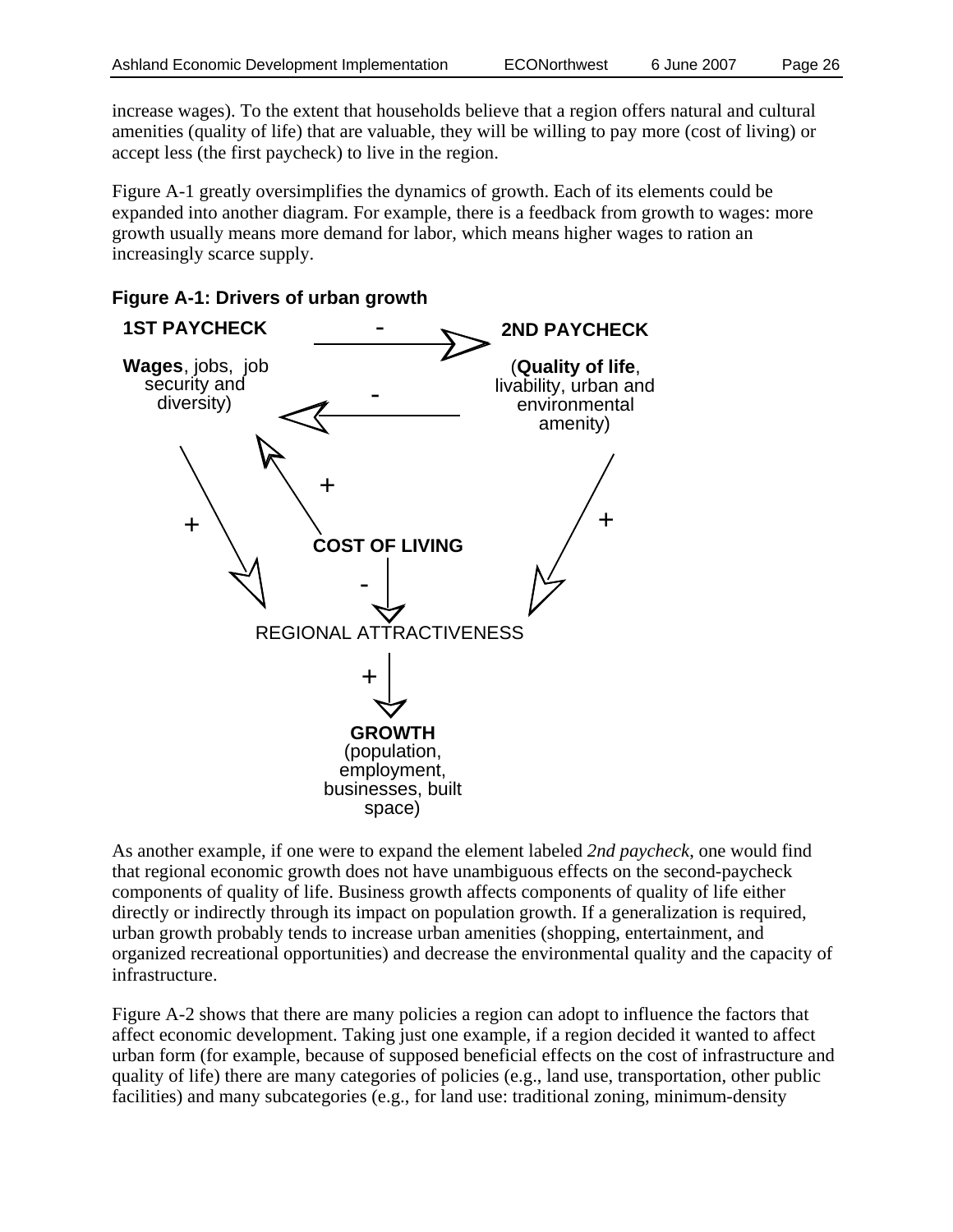zoning, design standards, etc.; for public facilities: design standards, concurrency requirements, financial incentives, system development charges and exactions, etc.).

### **Figure A-2: The role of public policy Categories of public policy and key factors they influence**



To summarize the conclusions:

- At a regional level, three categories of variables interact to make a region grow: wages, quality of life, and cost of living.
- This simple categorization quickly gets complex: many sub-categories exist, which interact in complicated ways not only within categories, but also across them.
- Quality-of-life factors have been demonstrated empirically to influence residential and business location decisions.

Thus, public policymakers must consider a multitude of factors as they try to adopt optimal economic development policies. It is no longer as simple as just recruiting big industries.